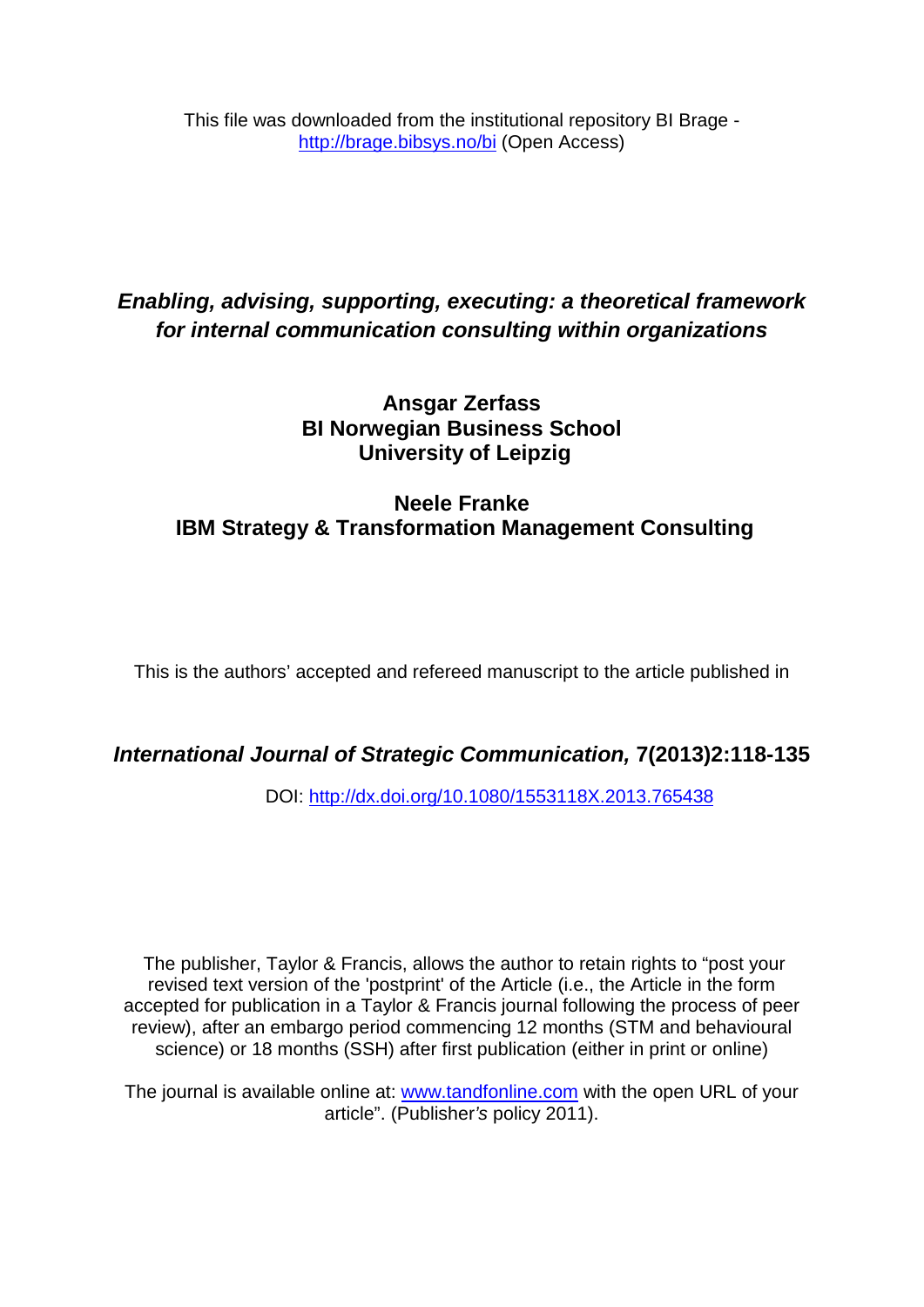#### **Enabling, advising, supporting, executing:**

#### **A theoretical framework for internal communication consulting within organizations**

Ansgar Zerfass University of Leipzig, Leipzig, Germany, & BI Norwegian Business School, Oslo, Norway

Neele Franke

IBM Strategy & Transformation Management Consulting, Germany

This article analyzes the consulting and enabling function within the role set of communication managers and provides an initial theoretical framework for internal communication consulting in organizations. The idea of communication professionals as *consultants* and *enablers of communication* has already been introduced by a number of researchers. Nevertheless, the necessity of this task as well as the specific dimensions and practices of *internal communication consulting* and its various objectives, forms, and specifications have not been elaborated until now. This article takes an initial step towards closing this gap by developing a theoretical framework based on research in business consulting and existing public relations role models. After a short introduction (section I), the necessity of the consulting function will be emphasized by introducing the concept of the *communicative organization*, in which managing relationships by communication is part of every employee's job profile (section II). In order to fulfill this requirement, communicative competencies in a much broader sense than traditional business and interpersonal communication have to be developed on a broad scale. This leads to a new challenge for communication professionals: they are asked to advise organizational members regarding communicative topics and to enable them to resolve *communication-related issues* as well as *task-related issues* (section III). Based on a review of the relevant streams of research in different disciplines, a framework for internal communication consulting has been constructed by combining the dimensions of consulting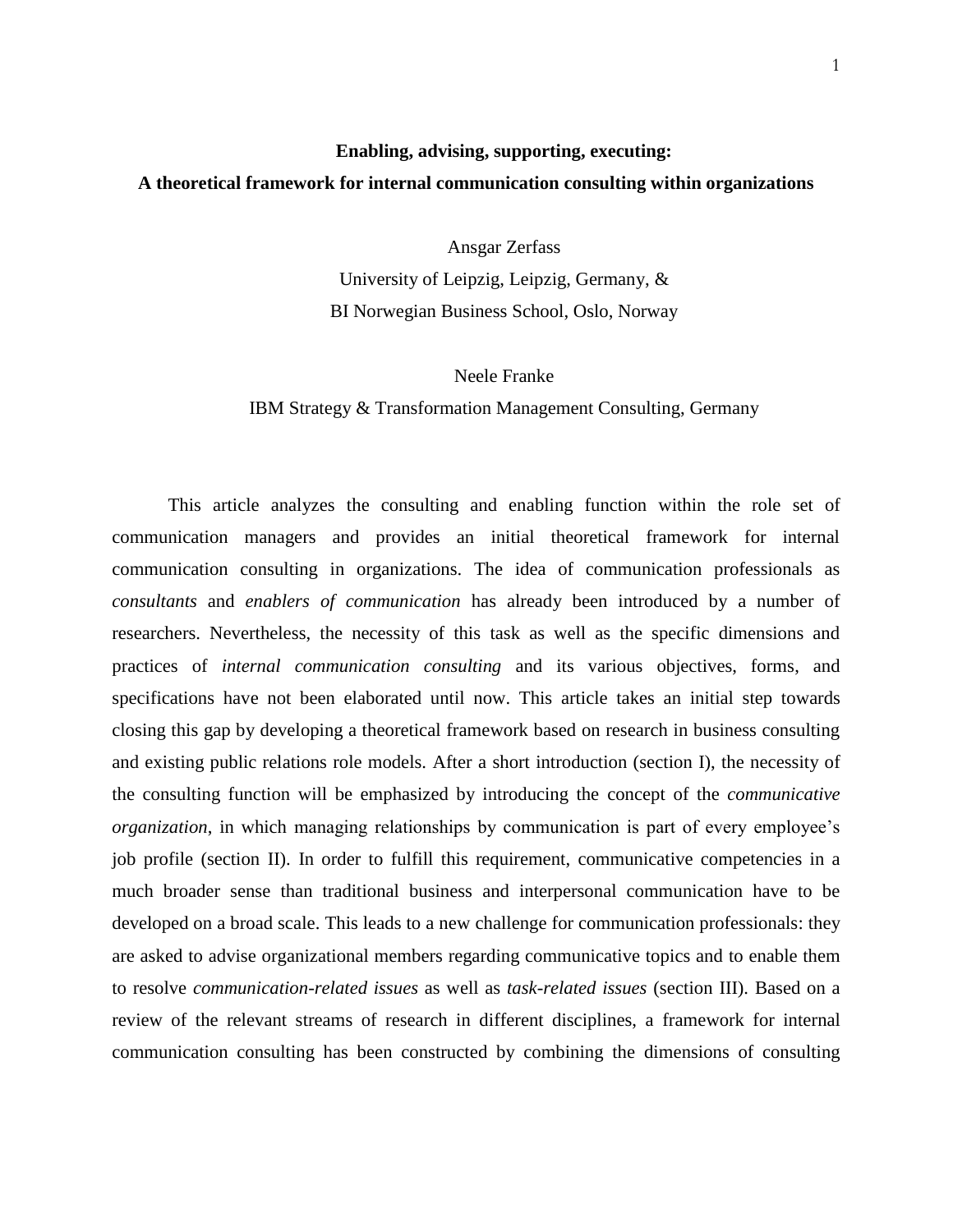forms and objectives (section IV). Qualitative interviews with communication executives of major European organizations have been conducted to verify the breadth and plausibility of this framework (section V). The article closes by outlining implications for the research, education, and practice of public relations (section VI).

#### **Introduction**

Today's organizations are embedded in a broad set of stakeholder relationships as well as legal, economic, and cultural constraints. There are numerous organizational touchpoints and interactions with the environment located within almost all the parts of an organization. The traditional strategies of allocating and limiting access and interactions for specific stakeholders to dedicated units like marketing and sales, public relations, or customer services are no longer viable in networked societies. This development challenges the traditional understandings of strategic communication and public relations (Arthur W. Page Society, 2007). Obviously, a rising number of organizational touchpoints with the environment leads to increasing risks of inconsistent communication as well as a lack of orientation, identity, and common understanding of goals and values.

Traditionally, the communication function has been mandated to shape the image of the organization as well as to stimulate processes of identity building and cultural identification by communicating with external and internal stakeholders. Moreover, communication is necessary to facilitate operational processes, e.g. by influencing consumers' preferences, informing about strategic decisions, helping leaders to motivate team members, and attracting public attention to community activities. However, this is obviously not only performed by communication professionals, but by leaders in nearly every department as well as by every co-worker and employee who is in contact with other people within his or her job (Heide & Simonsson, 2011, pp. 201-202). That is exactly what today's complexity, speed, and changes require. Therefore, organizations and their members need to be able to integrate communicative implications into their decision-making processes. This may lead to a fundamental change within the role set and job profiles of communication managers in organizations: "To be able to meet this challenge requires that professional communicators move their professional focus from leading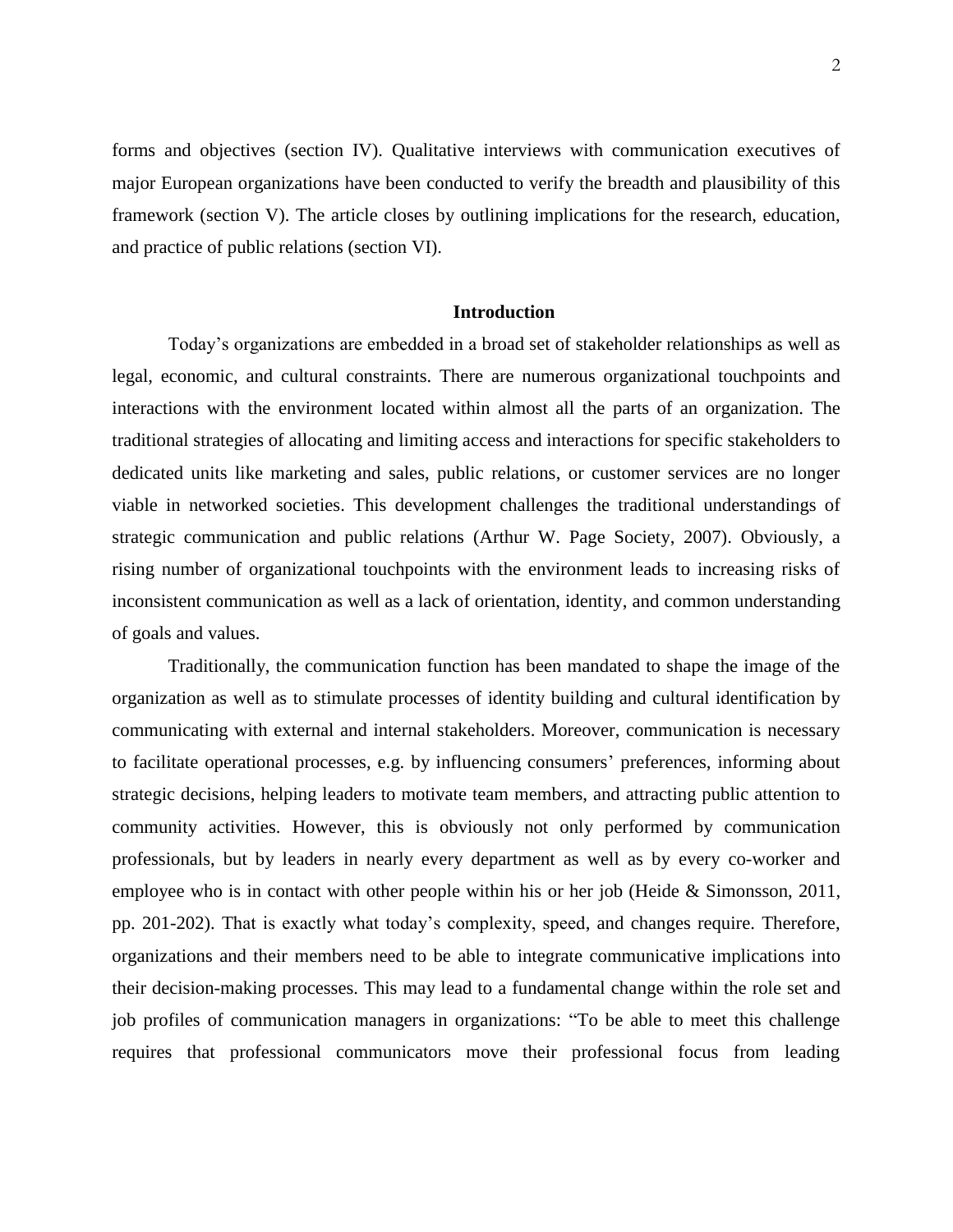communication processes to developing the organisation's communication skills on all levels" (Hamrefors, 2009, p. 19). The conceptual background for this development is outlined in relation to the concept of the communicative organization.

#### **The communicative organization**

Since organizational communication or public relations is understood as a function to support the top management by attaining the overall organizational goals, like the protection of "advantages in competitiveness" (Zerfass, 2008, p. 68) as well as the development and "preserving of social legitimacy" (Verhoeven, Zerfass, & Tench, 2011, p. 96), it impacts on economic and social dimensions as well as receiving impacts from them at the same time (van Ruler & Verčič, 2005, pp. 263-265; Zerfass, 2008, pp. 67-68). From this point of view, organizational communication does not only include the traditional "outbound" paradigm of communication, including a focus on speaking out, announcements, and trying to deliver messages to audiences, which are predominant in communication and public relations perspectives (Zerfass, Tench, Verhoeven, Verčič, & Moreno, 2010, pp. 26-28). Besides, there is empirical evidence that a more comprehensive understanding of the communication function, also including the "inbound" activities of listening and monitoring to inform overall strategic decision making (and not only communication campaigns), is gaining in importance (pp. 28).

Along this line, the *Stockholm Accords*, a collaborative effort of more than 1,000 leaders of the global public relations profession from 42 countries, proposed the vision of a *communicative organization* that "requires timely information, knowledge and understanding of economic, social, environmental and legal developments, as well as of its stakeholders' expectations. This [is] to promptly identify and deal with the opportunities and risks that can impact the organization's direction, action and communication" (Stockholm Accords, 2010).

These communication activities take place at nearly every point in the organization – not only in the communication department (Belasen, 2008, pp. 4-5;). The employees of the financial department need to be aware of communicative effects and consequences when communicating with their stakeholders, just as members of the human resources, legal, or sales department need to be. Communicative consequences and effects need to be decoupled from the exclusive link to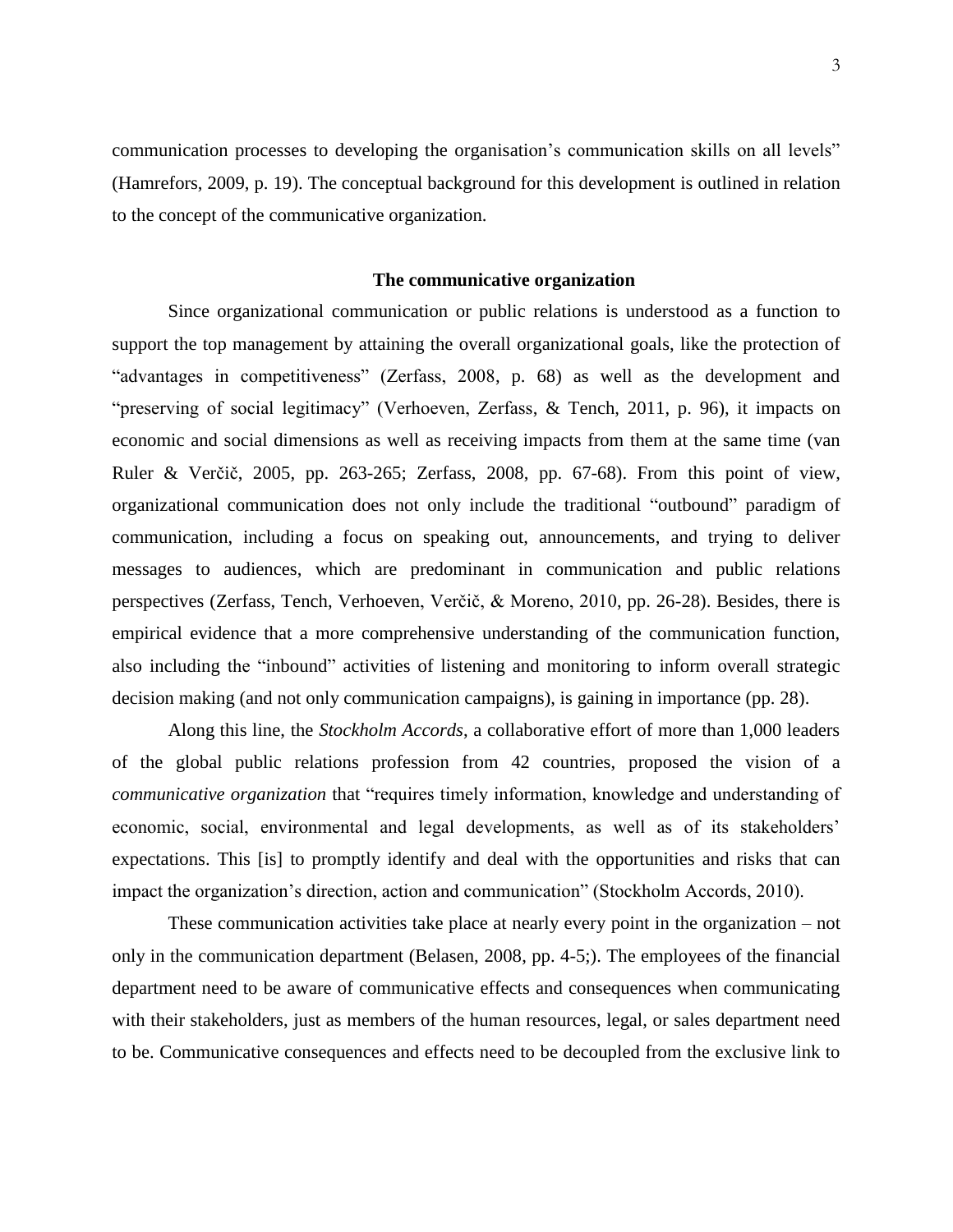explicit communication activities like targeted announcements, communication campaigns, and events. The focus needs to be broadened and consciously linked to everyday interactions with suppliers, business partners, public departments, potential employees, or other internal and external stakeholder groups within the individual job execution but also in their private lives (Heide & Simonsson 2011, p. 212). Furthermore, activities like the monitoring, interpretation, and inclusion of information in decision-making processes and organizational activities need to be integrated into communicative competencies: "Because teams operate close to the frontlines of the organization (upstream systems) and often communicate directly with customers, they need to be familiar with corporate communication goals and messages. Performing diverse organizational tasks and often faced with the need to handle boundary spanning activities, team members must be familiar with core communication activities and products and act in accordance with corporate communication goals" (Belasen, 2008, p. 164). Heide and Simonsson (2011) even go beyond the corporate communication goals by emphasizing that employees need "to be able to engage in dialogue, to give and take feedback and to share information in a meaningful way. In relation to the employer and the growing importance of branding, each employee is an important messenger. All employees must have a thorough understanding of their employer's strategies and values, of how their own work fits into the bigger picture, and of how to communicate accordingly" (p. 205). In order to meet this challenge, the management of relationships by communication needs to be understood as not restricted to dedicated functions and departments, but as part of every employee's job profile (Heide & Simonsson, 2011, p. 206). Therefore, everyone within the organization and thus the whole organization itself needs to be able to communicate effectively (van Ruler & Verčič, 2003, p. 23; Brønn, van Ruler, & Verčič, 2009, p. 78; Tench, Verhoeven, & Zerfass, 2009, p. 151).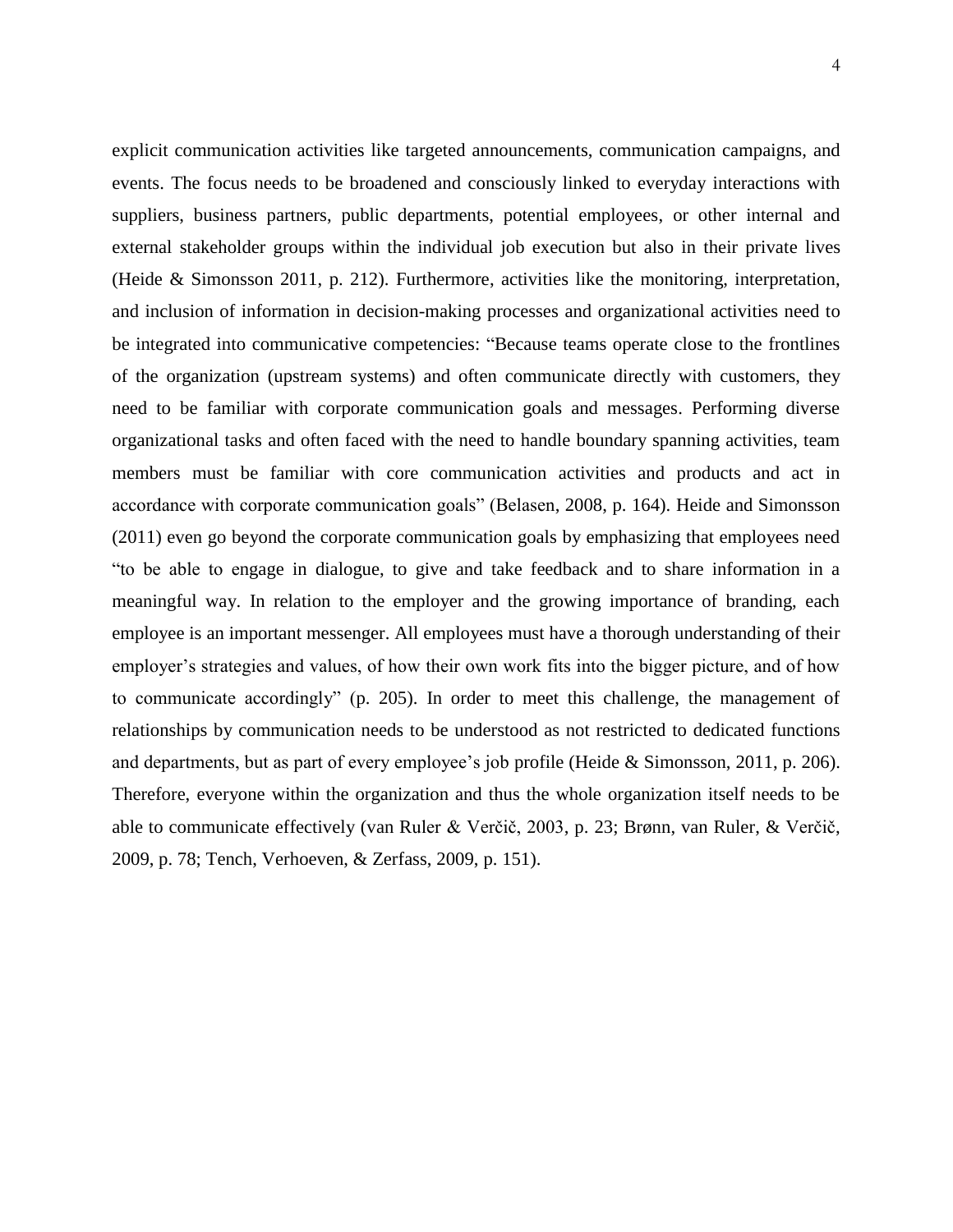

FIGURE 1: Core elements of the communicative organization

Based on these assumptions, the understanding of the communicative organization in the literature and in this article includes the following elements, also illustrated in figure 1:

- awareness of the *communicator role of every employee*
- *outbound* communication with a *consistent set of core principles* and visions
- *inbound* activities with a *holistic view* as well as integration and interpretation of information from neighboring areas.

To ensure the realization of this concept, every employee needs to have communicative competencies including active communication competencies (*outbound*) and perceptual and interpretative competencies (*inbound*), as well as cooperative competencies (*integrative*), which provide the knowledge and skills to combine active communication and perceptual competencies in order to build a common communication practice (Belasen, 2008, p. 164; Cornelissen, 2008, p. 72; Zerfass, 2010, pp. 189-192).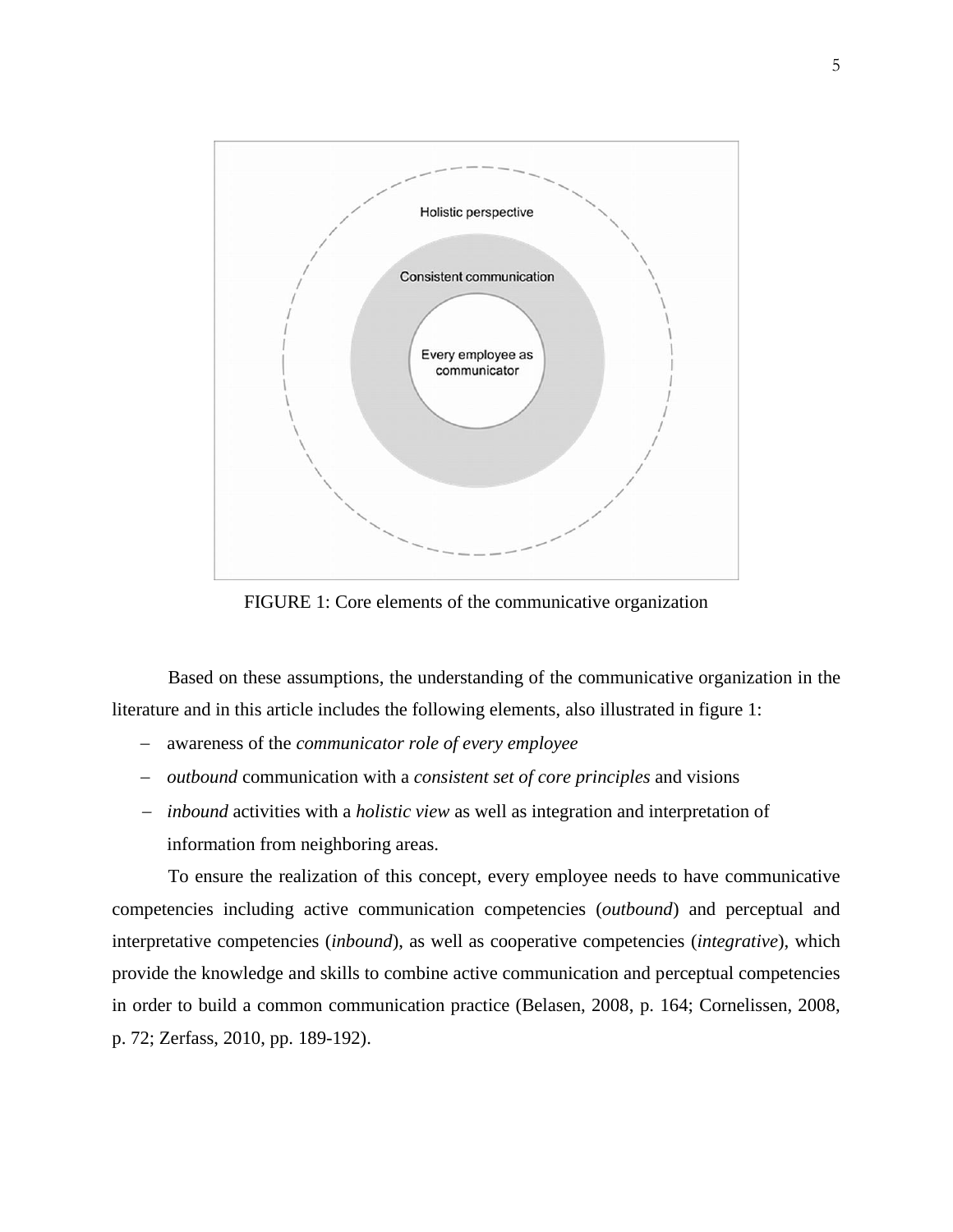In order to ensure the communicative competencies of an organization and its employees, communication experts need to widen their professional focus "from leading communication processes to developing the organisation's communication skills" (Hamrefors, 2009, p. 19) and thereby "building communicative capacity" (p. 10) within the whole organization. This, within a holistic perspective, requires a reconceptualization of the role set for communication managers within organizations by moving the focal point from communication execution to *communication consulting*: "Hence, communication practitioners will have to take a role as internal consultants, coaches and trainers to a much greater extent than before" (Heide & Simonsson, 2011, p. 206). Based on their professional knowledge and expertise, they have to advise members of the organization on communication issues as well as enabling the whole organization to communicate adequately (van Ruler & Verčič, 2005; Grove Ditlevsen, 2008, p. 21; Hamrefors, 2009, p. 22;).<sup>1</sup>

Therefore, communication managers need to cover a spectrum of enabling others on the one hand as well as giving expert advice on the other hand. These consulting forms are well researched within the general consulting literature (for an overview see Engwall & Kipping, in this issue). For communication consulting this has not yet taken place in a detailed and comprehensive way. For that reason, this article will describe the forms of consulting that exist within the role set of communication managers in organizations and even go beyond that by zooming in on the specifics of communication consulting.

#### **Theoretical approaches to internal consulting**

The idea of communication professionals as *consultants* and *enablers of communication* has been introduced by a number of public relations researchers (Moss, Warnaby, & Newman, 2000, pp. 277-300; Grunig, Grunig, & Dozier, 2002, pp. 232-234; Moss, Newman, & DeSanto, 2005, p. 878; van Ruler & Verčič, 2005, pp. 263-265; Hamrefors, 2009, pp. 53-54). Usually these studies are linked to the general consulting role as one of many roles enacted by

 $\overline{a}$ 

<sup>1</sup> Since training and development traditionally lie within human resource departments (HR), it has to be noted that the approach of building communicative competencies by communication experts does not neglect the responsibilities and tasks of HR. While communication experts take the responsibility for focusing on communicative aspects within everybody's roles, the execution of training and skill development can be conceptualized as a joint approach of HR and communication departments (Heide & Simonsson, 2011, p. 215).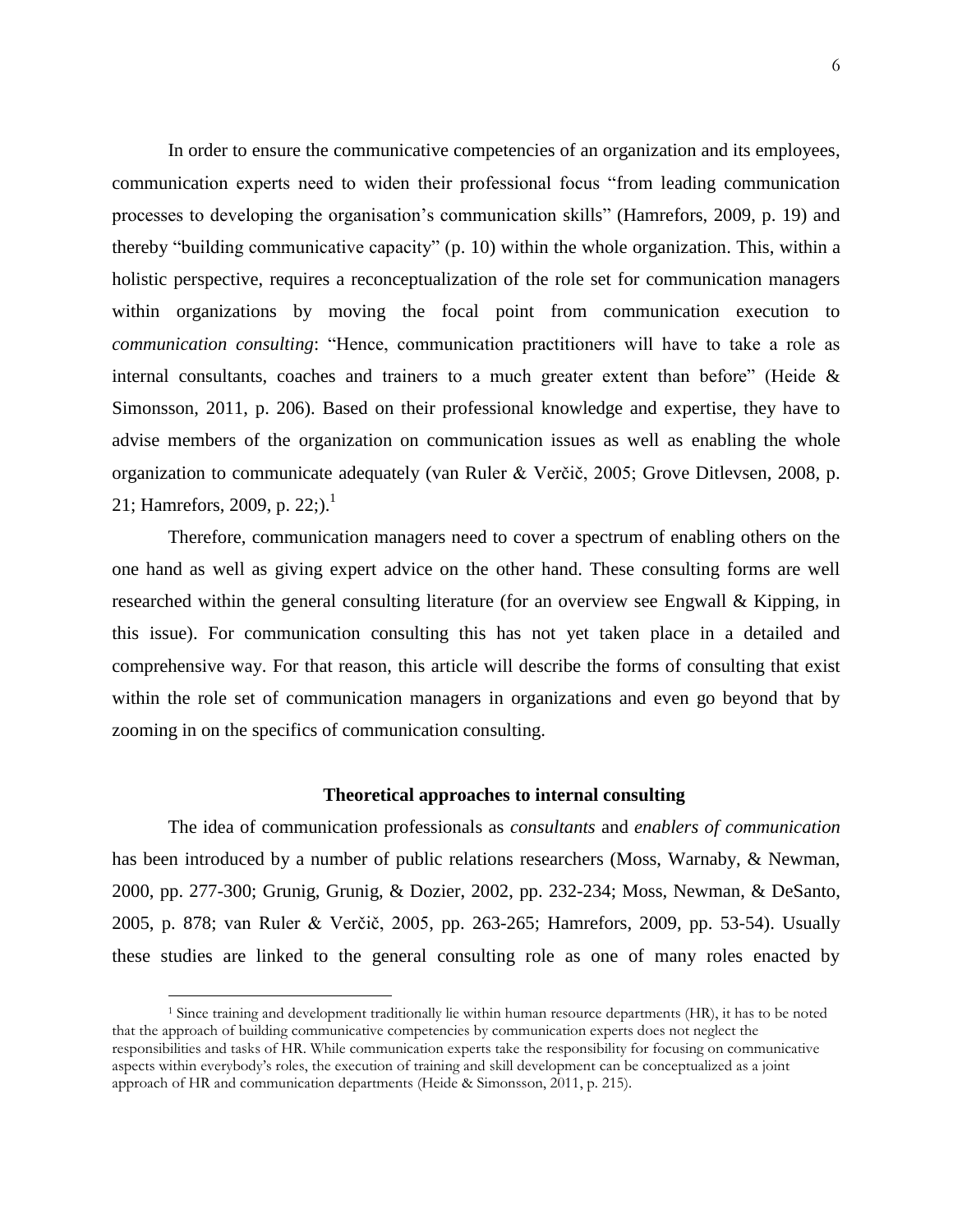communication professionals (Broom & Smith, 1978; Dozier, 1984; Moss et al., 2000; Grunig et al., 2002; van Ruler & Verčič, 2002; Moss et al., 2005; Hamrefors, 2009) or deal exclusively with external communication consulting executed by agencies or freelance consultants (see e.g. Kubr, 2002; Röttger & Zielmann, 2009b; Fuhrberg, 2010). In both cases, the specific dimensions and practices of *internal communication consulting* and its various objectives, forms, and specifications have not been researched comprehensively until now. To close this gap, this article reviews the existing literature on business consulting and existing public relations role models. The focus explicitly lies on internal communication professionals who consult departments and employees of the same organization.

#### *Elements of internal consulting processes within consulting research*

In general consulting research, the area of *internal consulting* has not been studied in the same way as the field of *external consulting*. Nevertheless, some literature and studies have been published and some ideas and concepts of external consulting can also be carefully adopted for internal consulting.

Internal consulting must be differentiated from *in-house consulting* which is a standalone function in organizations, focusing on consulting in various contexts. In contrast, *internal consulting* is provided by functional departments, such as communication departments, which are defined by a specific core activity that is complemented by consulting tasks concerning topics within the respective functional area. Obviously, internal consulting by employees of functional departments based on their specialized knowledge and experience has always been part of organizations. A new aspect is the increasing degree of institutionalization (Oefinger, 1986, p. 14; Klanke, 1992, p. 103). Institutionalization describes the official embedding of tasks in functional roles as well as the self-evidence, legitimacy, and acceptance of it (Brandl, 2005, pp. 22-25; Sandhu, 2009, pp. 82-83; Tench et al., 2009, p. 151). For consulting tasks, this means that they are a natural part of functional departments' role sets and are also perceived as such but always remain a secondary function beside the actual core function (Schlüter, 2009, 18f.).

Consulting can generally be differentiated into a *functional* and an *institutional* perspective, which again are constitutive of each other (Kubr, 2002, p. 3; Caroli, 2005, p. 4). The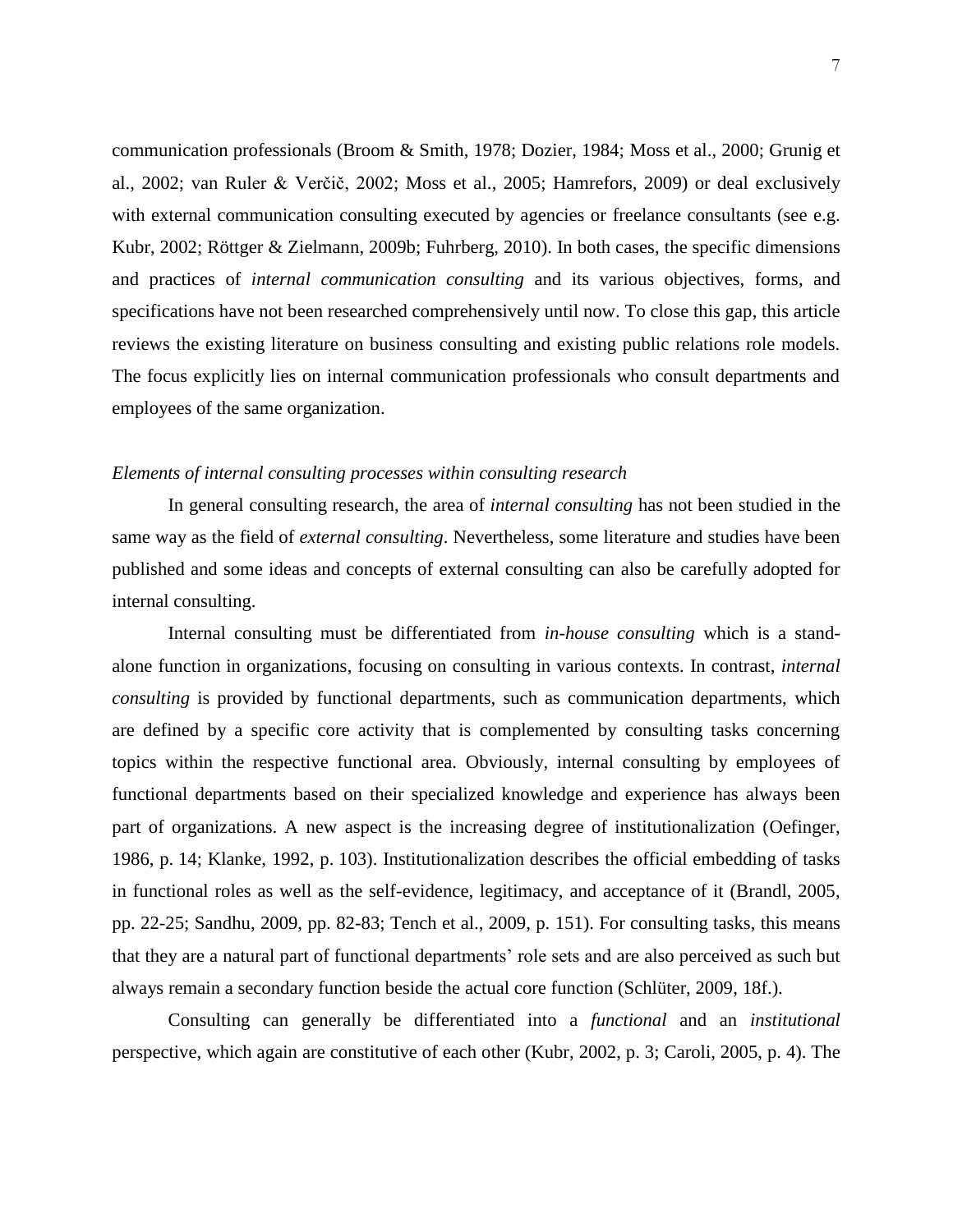latter perspective focuses on the role and characteristics of the consultant and the client as well as a so-called *consulting system* in which the two roles interact (Carqueville, 1991, p. 263; Kubr, 2002, p. 3; Fuhrberg, 2010, p. 39). This perspective will not be emphasized in this article since the function of consulting is in the interest of research and not its context and actors in the first place. The functional perspective is based on the institutional perspective and observes the consulting process, its structure, and its elements. Consulting includes "any form of providing help on the content, process or structure of a task or series of tasks, where the consultant is not actually responsible for doing the task itself but is helping those who are" (Steele, 1975, pp. 2-3), with emphasis on the fact that the consultant does not have direct control or decision power (Kubr, 2002, pp. 3, 76).

Consulting processes are mainly differentiated by their *form*: there are two core forms, which have evolved during the last decades. Traditionally, consulting started with the idea of an expert giving advice based on professional expert knowledge and experience. This form is therefore called *expert consulting* (also referred to as *content-related consulting*) within the general consulting literature. It is the most prevalent form of consulting today (Kubr, 2002, p. 70). It includes advising activities, direct information and knowledge transfer, as well as making suggestions for alternative actions. In contrast to external consultants, internal consultants from functional departments automatically gather the required specialized expertise through their original job profile (Weiss, 2003, p. 3). For communication managers, this means that the communication knowledge and expertise that they use and develop within their daily job build the basis for content-related input and advice. Beside the actual expertise, the recognition of their expert status is crucial to be perceived as an expert consultant. Therefore, communication managers need to prove their specific expertise and its relevance to the organization in order to be recognized as internal consultants.

While this kind of internal consulting questions *what* to change or to undertake, the second core consulting form is characterized by the provision of structures and processes addressing *how* to solve certain issues. This consulting form is called *process consulting* and supports the client's decision-making ability (Kubr, 2002, p. 72). Its goal is to enable clients to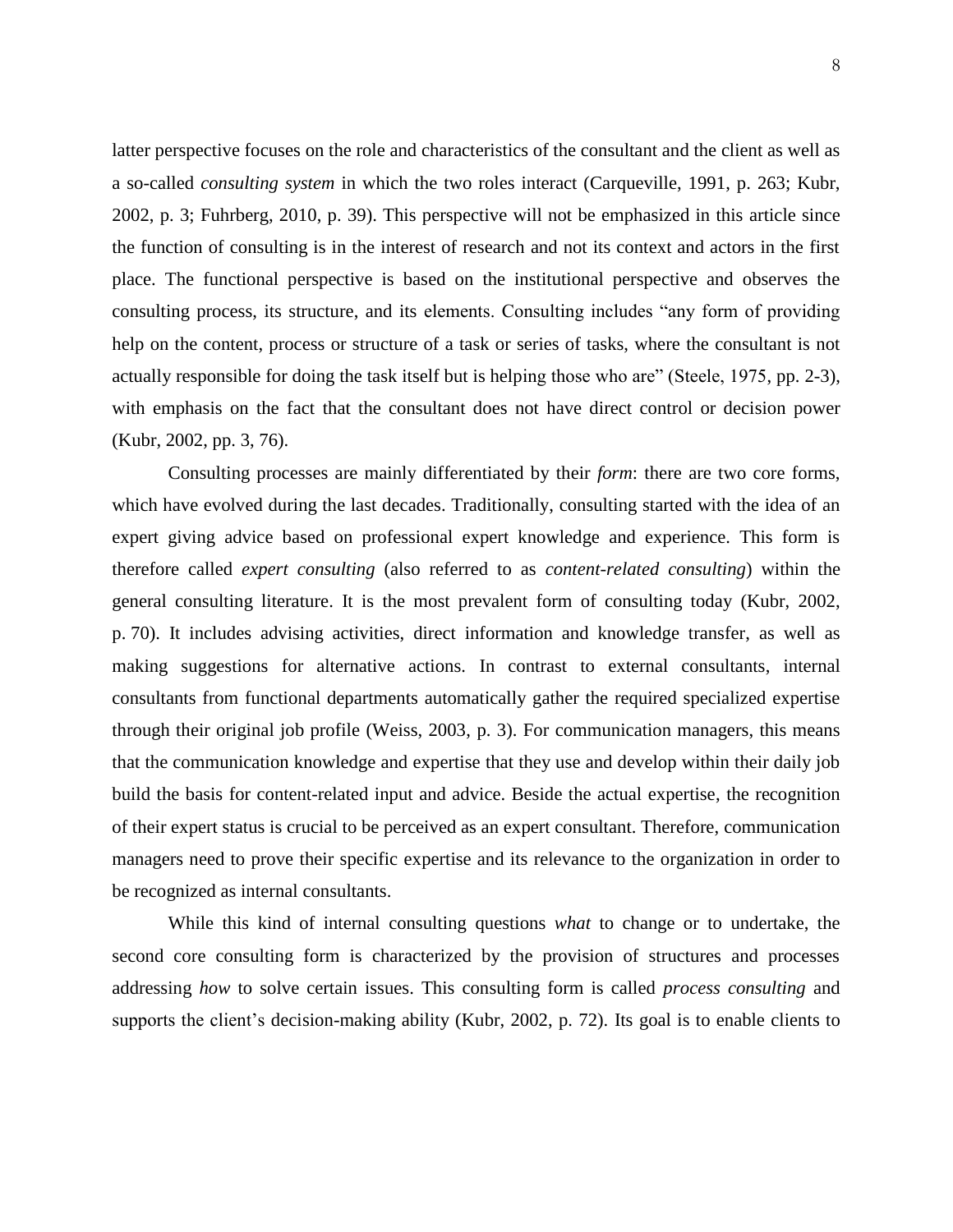solve problems and take decisions independently by making underlying processes and structures transparent and by facilitating their reflections (Kubr, 2002, pp. 70-72).

Along this line, the range of consulting provided by communication professionals may include the *advice* of fellow members of the organization on how to communicate appropriately (expert consulting) as well as the *enablement* of others to master communicative challenges by themselves (process consulting) (see figure 2). This latter consulting form emphasizes that "[s]upporting the communication of others does not necessarily mean that communication professionals need to be directly involved in all communication processes, but rather be a director who stages and provides preconditions for fruitful communication" (Heide & Simonsson, 2011, p. 214).

Both forms of consulting belong to the consulting role within the role set of communication managers. In some situations, one or the other might be more effective, sometimes they need to be combined, and sometimes one provides a starting point and needs to be taken over by the other (Kubr, 2002, p. 72). Most crucial is the awareness of both forms and their strengths and weaknesses as well as the ability to utilize them appropriately.



**Expert consulting** - Advice - Information and knowledge transfer - Demonstration of action options

**Process consulting** 

- Enablement
- Development of competences
- Development of reflectivity

FIGURE 2: Different consulting forms within the process of internal communication consulting

Another characteristic element of the consulting process is the *objective* of consulting, i.e. the kind of issue or problem for which the consultant supports the client in finding a solution or making a decision. Generally, internal consulting by organizational departments addresses issues that are closely linked to the core functionality and expertise of the respective department. For example, the HR department usually advises on personnel topics, the legal department helps to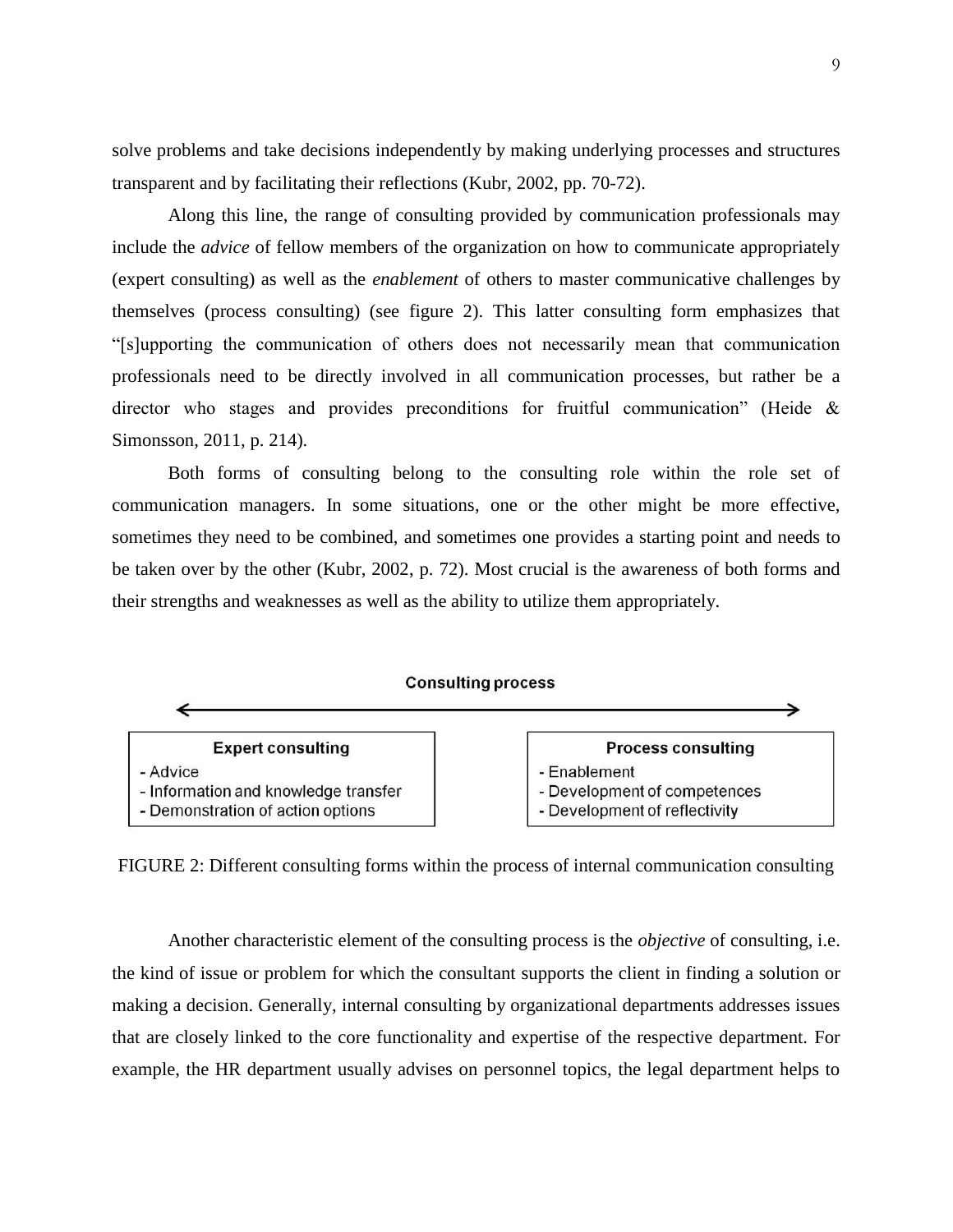solve legal issues, and the finance department supports questions of accounting. Following this logic, *internal communication consulting* should address the contents, structures, and processes of communication within organizational activities.

While business and consulting research helps to identify these basic dimensions, it does not elaborate the specific tasks and roles of internal communication consulting. It is necessary to review role concepts from PR and communication research in this respect. The distinction of consulting forms and objectives will help in reading these role models anew.

### *Consulting within role concepts in PR and communication research*

Research on roles is a popular area within PR and communication research (Moss et al., 2000, p. 279; Grunig et al., 2002, p. 202). The starting point for this discipline was laid by the *role models by Broom and Smith* (1978), in which they identified four (originally five) roles for communication experts: Expert Prescriber, Communication Facilitator, Problem-solving Process Facilitator, and Communication Technician (Broom & Smith, 1978; Grunig et al., 2002, p. 198). Two of these roles contain consulting elements.

The *Expert Prescriber* is described as a kind of doctor with a huge amount of knowledge in the area of communication prescribing suitable treatment for a patient regarding communication-related issues (Broom & Smith, 1978, p. 6). This understanding is shaped by the study's time of origin, but includes the idea of the knowledgeable expert giving direct, issuerelated advice to the client. In contrast, the main task of the *Problem-solving Process Facilitator* is the support and enablement of a client regarding communication-related issues by facilitating information exchange and decision-making processes (Broom & Smith, 1978, p. 10). These elements match the other core form of consulting, process consulting, the target of which is to support and enable the client to solve issues independently.

The two remaining roles, the *Communication Facilitator* and the *Communication Technician*, are not consulting but execution roles, as they do not give advice or enable the client but rather support him actively in the execution of communication tasks *(Communication Facilitator)* or even execute the communication in his stead *(Communication Technician)*. As the distinction between consulting and execution is quite narrow, the tasks are often mixed. To describe the concept of communication consulting properly and derive requirements for the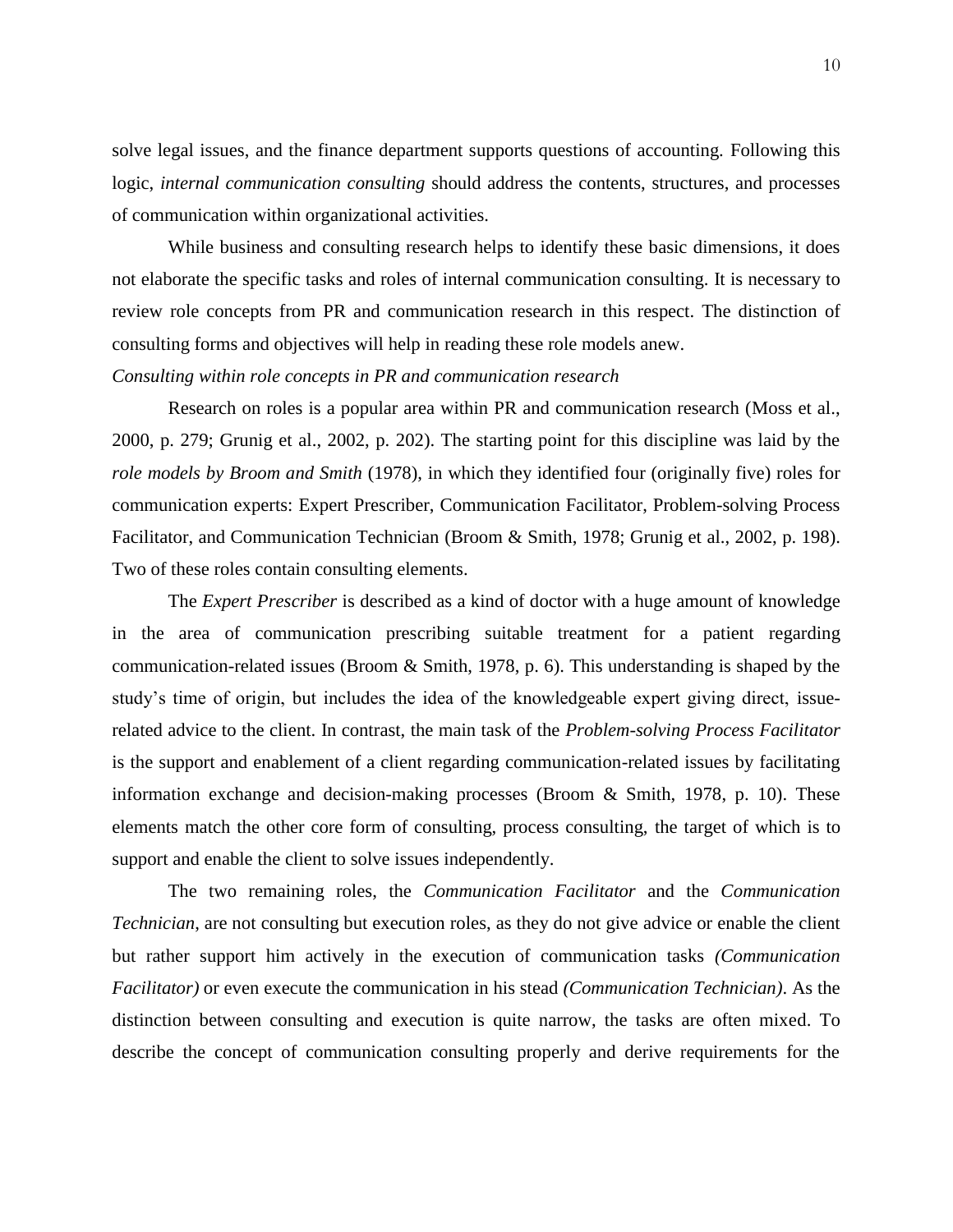communication expert's role and status in the organization, it is essential to differentiate between these activities as two separate parts of the role without neglecting their close linkage.

Another study dealing with consulting elements within communication managers' roles is the *excellence study* by Grunig et al. (2002). This line of research has also identified four roles *(Managers, Senior Advisors, Media Relations Specialists,* and *Technicians),* but only one role, the *Senior Advisor* role, contains consulting elements. In this case, the role is explicitly allocated to team and department leaders and the client is predefined as the dominant coalition in the organization. Nevertheless, the execution of the role implicates on the one hand the contribution of information regarding solutions and decisions without having decision-making power as well as on the other hand providing structures and processes to enable the dominant coalition to involve stakeholder interests (ibid., p. 234).

Beside these studies from the United States, considerable research on the topic has been conducted in Europe. *Moss et al.* (2000) assigned the consulting role to *Public Relations Practitioners* at the middle and upper management level. Instead of distinct roles, they described a task cluster for these managers, in which consulting takes one part. In contrast to the studies described previously, they integrated consulting activities regarding organization processes and therefore aimed for other functions' task-related issues. They had to admit that only a minority of communication managers addresses these objectives: "However it was acknowledged that public relation counsel was mainly sought where problems were seen to have a strong communicationsrelated dimension. Relatively few practitioners appeared to contribute regularly to broader operational problem solving at the corporate and business levels. The exclusion of many practitioners from participation in broader operational decision-making activity was attributed to a lack of understanding and experience of operational or business matters and, in particular, the limited appreciation of financial management issues among practitioners" (Moss et al., 2000, p. 300).

The lack of knowledge about the context and the organization is stated as one main reason for not being involved in task-related decisions. The authors point out that besides other elements like the branch, organizational structure and culture, role expectations, and expert knowledge, especially organizational as well as contextual knowledge are absolutely crucial for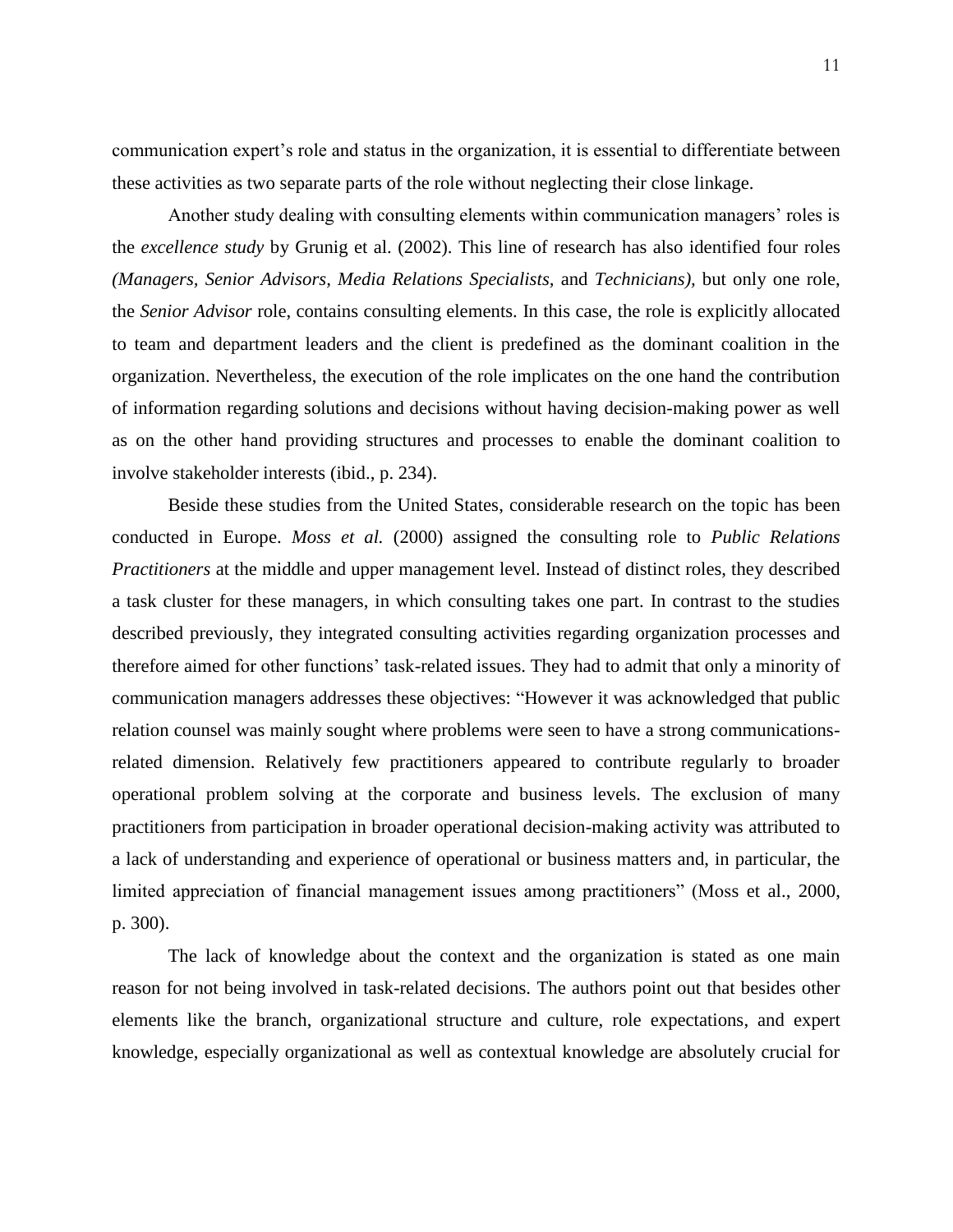communication managers to be recognized as serious consultants (Moss et al., 2000, pp. 277, 296). The consulting activities described can again be categorized as expert advice but for communication-related as well as for task-related topics.

Another study by Moss et al. (2005) describes various areas of responsibility for communication. One of them is called *Key Policy and Strategy Advisor* (p. 878). This area includes on the one hand the integration of information based on observation of the environment into the decision-making processes of the top management. Communication consultants also illustrate potential critical communicative consequences as well as providing the communicative perspective in functional discussions. Furthermore, they build awareness of the communicative implications of strategic decisions and with that enable other employees to integrate the communicative dimension into their professional activities and decisions themselves. On the other hand, they give advice regarding concrete communication activities and how to communicate decisions properly. With these distinctions the study categorizes two kinds of consulting objectives – communication-related and task-related objectives – as well as two consulting forms – advising and enabling – as distinctive of internal communication consulting.

These two main forms of consulting are also described by *van Ruler and Verčič* in their concept of *Reflective Communication Management* (van Ruler & Verčič, 2002a; van Ruler & Verčič, 2003; van Ruler & Verčič, 2005). Based on four dimensions, which have been identified in various studies (e.g. van Ruler, Verčič, Bütschi & Flodin, 2000; van Ruler & Verčič, 2002b; van Ruler & Verčič, 2004), they derived several core tasks and roles of communication managers. One of the main responsibilities is the establishment of communication management as a core function for organizations (van Ruler & Verčič, 2005, p. 264): "Communication management as a specialty helps organizations by counseling the deliberations on legitimacy, by coaching its members in the development of their communicative competencies, by conceptualizing communication plans, and by executing communication means, using informational, persuasive, relational, and discursive interventions" (van Ruler & Verčič, 2005, p. 265).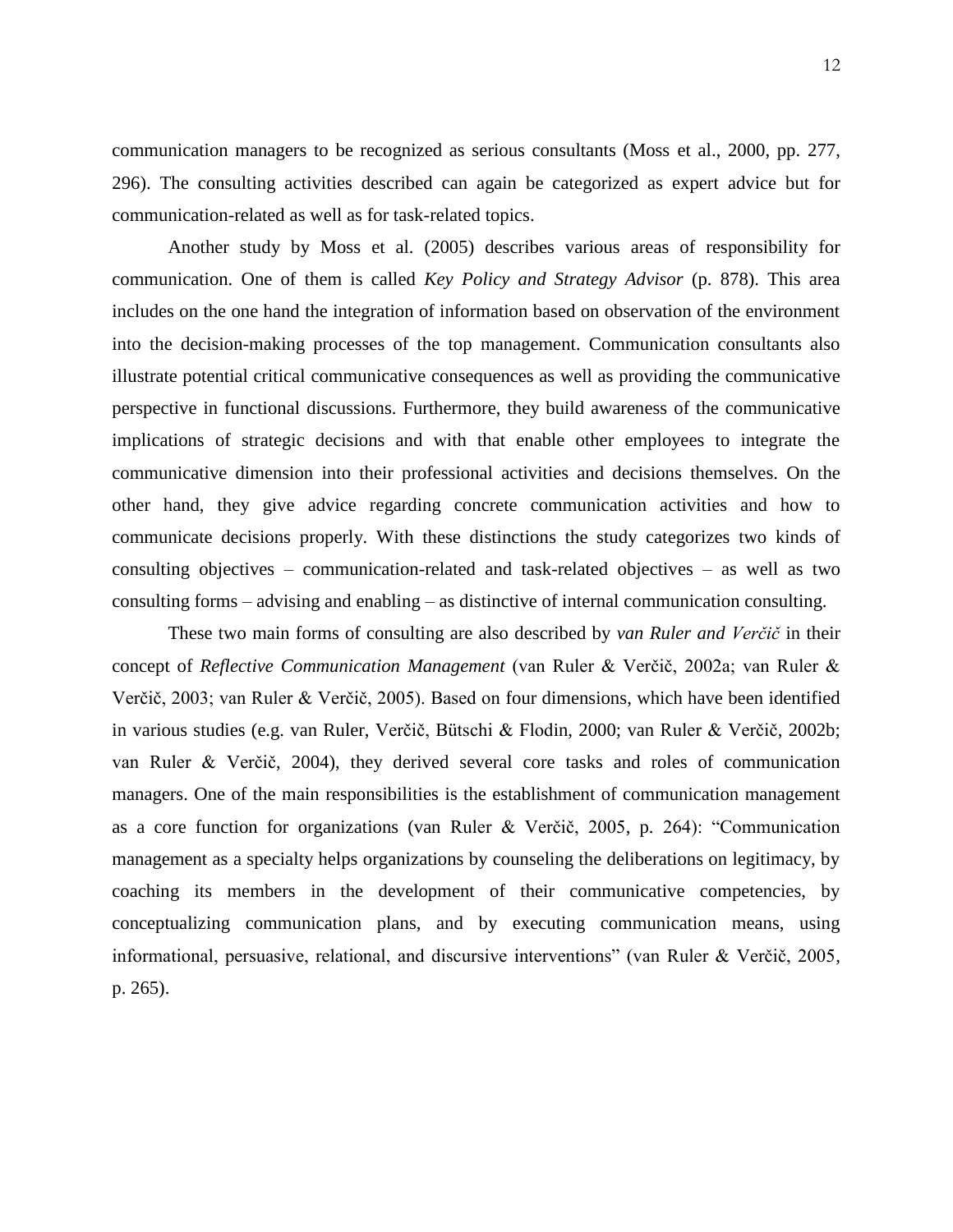The tasks of *counseling* and *coaching* include the concepts of advising and enabling and therefore consulting elements, whereas *conceptualizing* and *executing* clearly contain execution tasks.

*Counseling* describes the task of observing the environment regarding communicationrelated topics, interpreting the results and information, and integrating them into task-related, organizational decision-making processes, as well as creating awareness of the necessity of this integration by giving advice from a communicational expert perspective. At the same time, it accomplishes a basis on which organizational members can reflect and adapt their own actions. Counseling therefore addresses task-related issues by giving advice as well as enabling organizational members (van Ruler & Verčič, 2005, p. 265). In contrast, *coaching* aims to support communication-related issues by supporting organizational members in their communication competence as it is required in today's world. Both tasks are clearly allocated to communication managers' roles: "The role of the communication management specialist, however, is to advise and coach [the members of] the organization in this process" (van Ruler & Verčič, 2005, p. 263).

One of the latest studies focusing on communication experts' roles within organizations and stressing their consulting function is the research project *Business Effective Communication* supported by the Swedish Public Relations Association (Sveriges Informationsförening) (Hamrefors, 2009). The aim of this study is not to describe the status quo but rather to provide an outlook regarding essential tasks and skills for communication managers in the future (Hamrefors, 2009, p. 10). It differentiates between two forms of leadership, *ideological leadership* and *contextual leadership*; ideological leadership is supported by contextual leadership, in which communication management can be classed (Hamrefors, 2009, p. 33). This form of leadership is characterized by taking a holistic and wider perspective, "contributing awareness of both the risks and opportunities inherent in various possible actions" (Hamrefors, 2009, p. 33) and offering guidance for possible solutions. Furthermore, it develops and supports the relationship building with various internal and external stakeholder groups and can "develop the employees' ability to judge what they should absorb from the outside world and provide support in these processes" (Hamrefors, 2009, pp. 33, 49). Taking up these aspects, they contain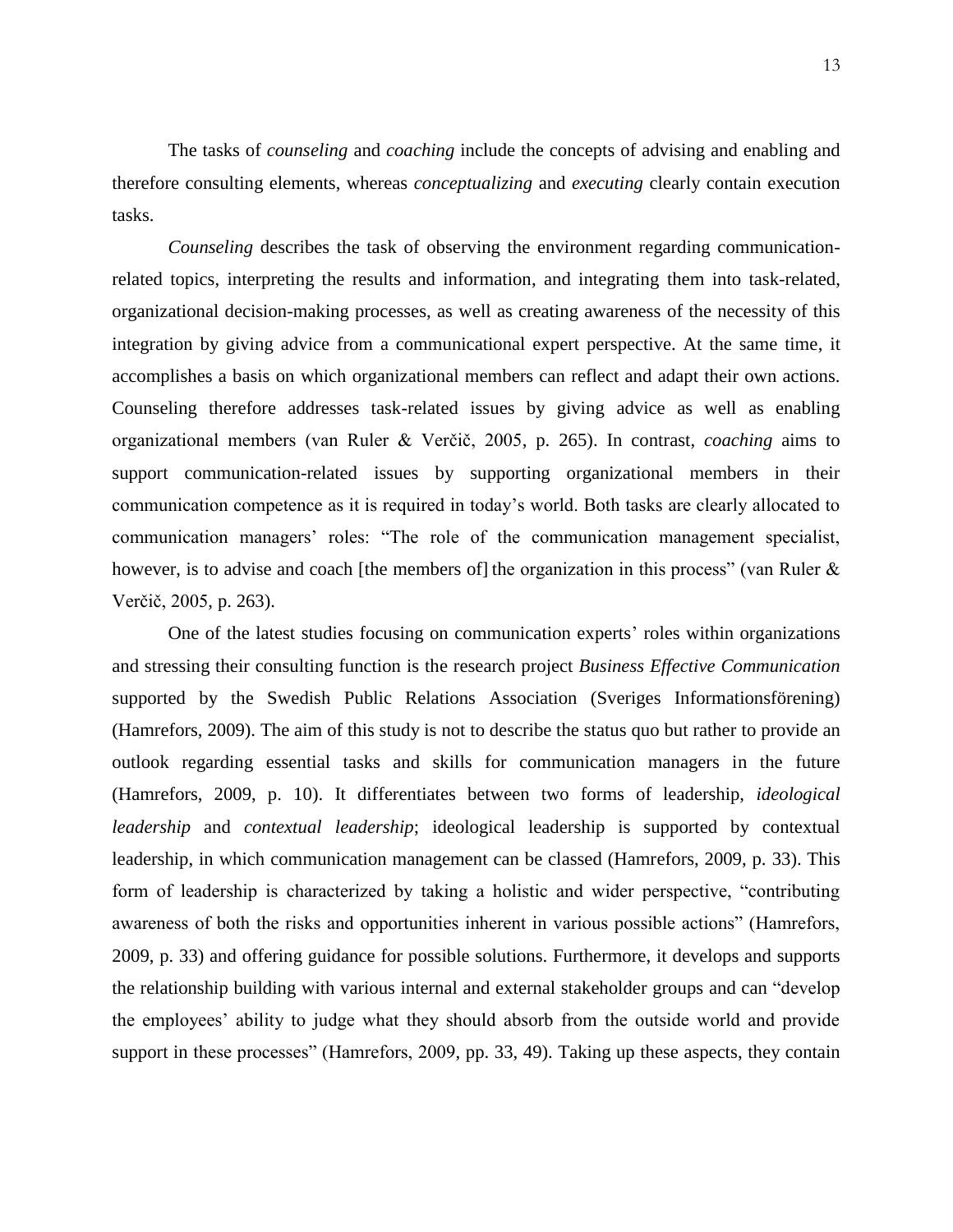elements of the concept of the communicative organization as it has been described earlier in this article. Hamrefors further specifies the contextual leadership by deriving four different roles from it: *System Builder*, *Mediator*, *Coach*, and *Influencer*. Except for the first role, all of them include consulting elements, which is a consequence of contextual leadership having been conceptualized as a supporting and enabling function.

Within the role of the *Mediator*, communication experts facilitate the communication between different parties, discover potential risks, and integrate this information and suggested solutions into the respective processes. With these activities they mainly cover the part of giving advice regarding task-related issues (Hamrefors, 2009, p. 53). Additionally, they take over the task of enabling and promoting the communication competence of others within the role of the *Coach*: "The contextual leader also has the task of assisting others in developing their communications. The task comprises both helping others to improve in conveying the organisation's ideology and their own contextual communication" (Hamrefors, 2009, p. 54). Both roles are combined in the role of the *Influencers*, which supports especially the holistic view as well as a reflection and change of perspectives (Hamrefors, 2009, p. 54). Overall, both communication-related and task-related issues are covered by different consulting roles within the role set of communication managers.

Figure 3 summarizes the analysis of role concepts in public relations and communication research and links those models to the dimensions identified in the business and consulting literature.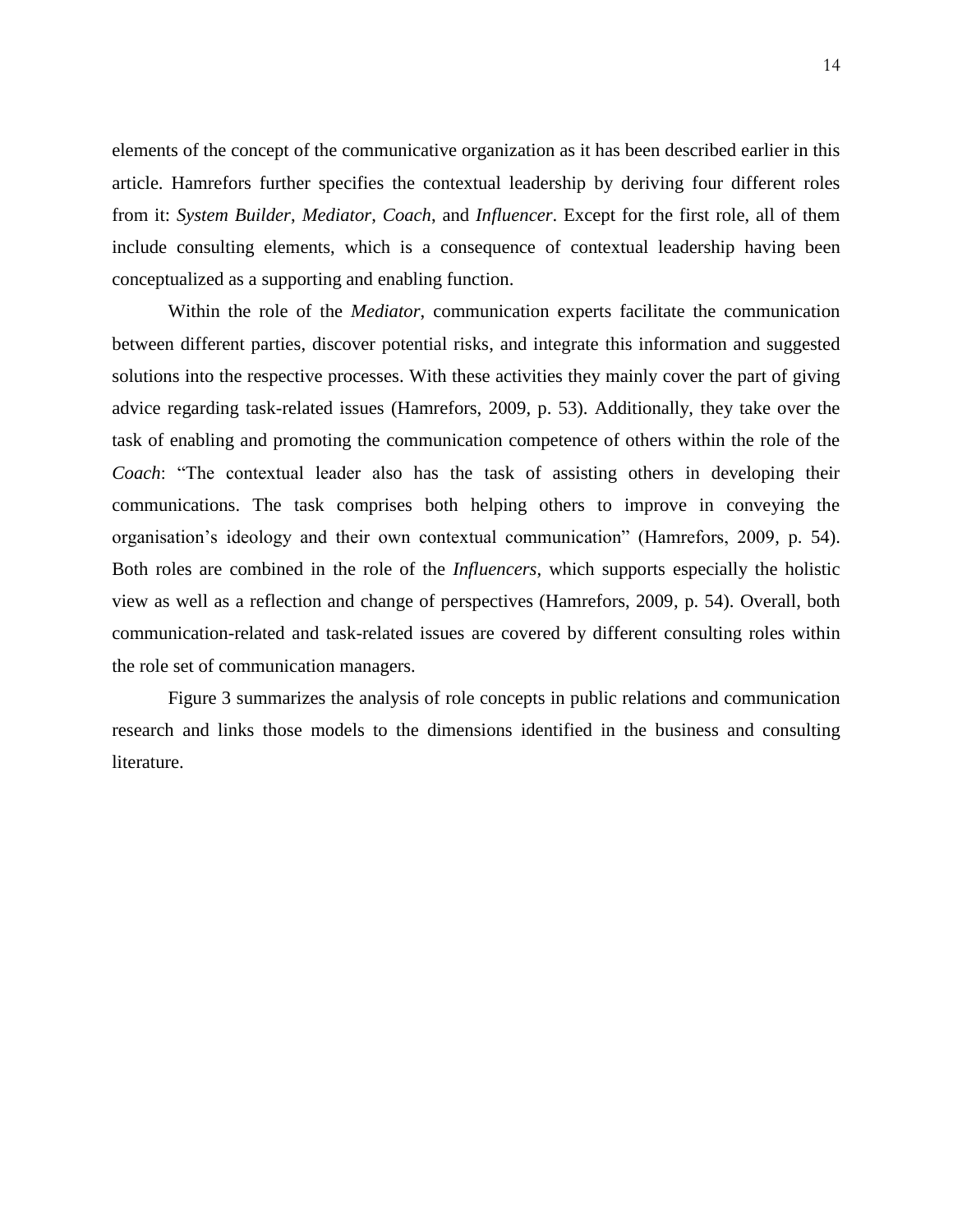| Internal communication consulting             |                                                                                                                                                                                                                                                                    |                                                                                                                                                                                                                               |  |
|-----------------------------------------------|--------------------------------------------------------------------------------------------------------------------------------------------------------------------------------------------------------------------------------------------------------------------|-------------------------------------------------------------------------------------------------------------------------------------------------------------------------------------------------------------------------------|--|
| Consulting<br>objective<br>Consulting<br>form | <b>Communication-related issues</b>                                                                                                                                                                                                                                | <b>Task-related issues</b>                                                                                                                                                                                                    |  |
| Enabling<br>(Process consulting)              | <b>Problem-solving Process Facilitator</b><br>Broom & Smith (1978)<br><b>Senior Advisor</b><br>Grunig, Grunig, & Dozier (2002)<br>Coaching<br>van Ruler & Verčič (2005)<br>Coach<br>Hamrefors (2009)                                                               | <b>Key Policy and Strategy Advisor</b><br>Moss, Newman, & DeSanto (2005)<br>Counseling<br>van Ruler & Verčič (2005)<br>Influencer<br>Hamrefors (2009)                                                                         |  |
| <b>Advising</b><br>(Expert consulting)        | <b>Expert Prescriber</b><br>Broom & Smith (1978)<br><b>Senior Advisor</b><br>Grunig, Grunig, & Dozier (2002)<br><b>Public Relations Practitioner</b><br>Moss, Warnaby, & Newman (2000)<br><b>Key Policy and Strategy Advisor</b><br>Moss, Newman, & DeSanto (2005) | <b>Public Relations Practitioner</b><br>Moss, Warnaby, & Newman (2000)<br><b>Key Policy and Strategy Advisor</b><br>Moss, Newman, & DeSanto (2005)<br>Counseling<br>van Ruler & Verčič (2005)<br>Mediator<br>Hamrefors (2009) |  |

FIGURE 3: Overview of the internal communication consulting forms and objectives within the

role concepts in public relations and communication research

The literature review shows that the main consulting *forms* of expert consulting and process consulting are also applicable to internal communication consulting.

Regarding the *objectives*, communication professionals – unlike experts working in other departments – have to include the task-related issues of their clients in their consulting activities since other functional activities can also have an impact on or be impacted by the organization's environment. As outlined before, nearly every employee has touchpoints with some internal or external stakeholders within his job. Therefore, many decisions and activities that do not appear communication-related in the first place may have communicative consequences. There might be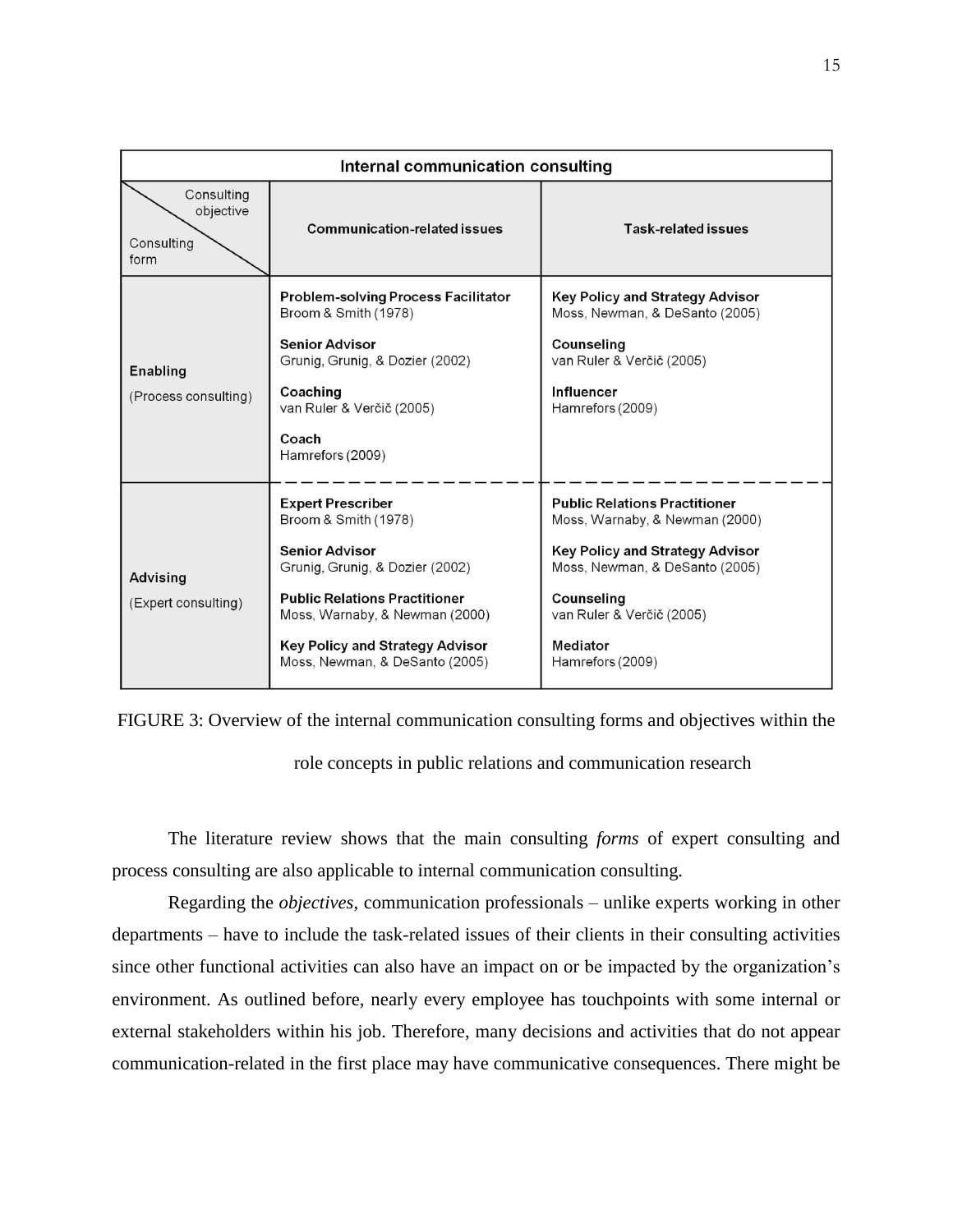positive impacts, for example in customer relationships or innovation management, but also worse outcomes like a decrease in credibility, loss of trust, and therefore limitation of the "license to operate." This is not only true for decisions and activities that impact on external stakeholder groups. Internal stakeholders are quite sensitive to activities that contradict their values or corporate culture. Therefore, internal communication consulting needs to address communication-related as well as task-related (functional) issues. This dimension is also mentioned by Nothhaft (2010, pp. 131-134) as second-order management, describing the core function of communication management as interfering in the management of others by including the communicative dimension in their decision-making process (Heide & Simonsson, 2011, p. 213). Heide and Simonsson (2011) state that "[w]hen the board of directors is about to make an important decision, the members always discuss its economic consequences. Since communication is fundamental for an organization, the communication perspective should be as natural as the economic aspects when making decisions. And because communication professionals are an organization's communication expert, they must make clear that 'you cannot not communicate'" (p. 213).

#### **A framework for internal communication consulting**

The theoretical discussion has identified the main objectives and predominant forms of internal communication consulting. Consulting aiming at *communication-related issues* like agenda setting for a new technology or initiating dialogues with stakeholders on the social web has to be differentiated from consulting focusing on *task-related issues*, e.g. integrating knowledge on public opinion making and agenda building into strategic decision making as well as realizing the impact of operational activities on the communicative environment (like the closing down and relocation of a production line to another country or the changing of an internal incentive system). Both objectives can be addressed via either *expert consulting* or *process consulting* as well as via consulting activities in between this spectrum.

Combining these dimensions makes it possible to construct a framework that covers all the elements of the internal communication consulting process and puts them in relation to each other. The framework illustrated in figure 4 shows *four different specifications of the internal*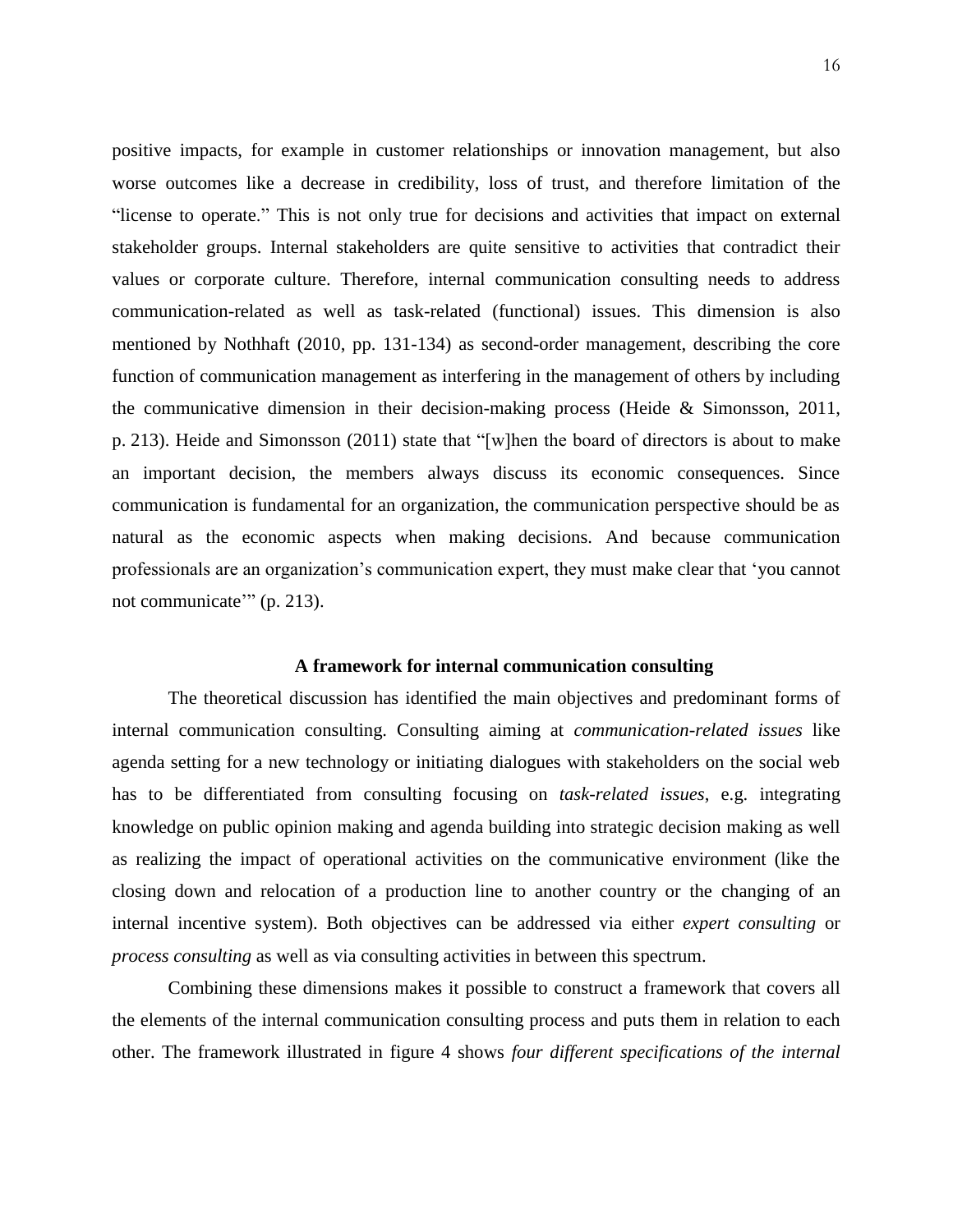*consultancy role*: a) recommending communication activities and techniques, b) providing and supporting communication competencies, structures, and processes, c) integrating communicative insights into task-related decision making, d) building and encouraging awareness of the communicative dimension of any management activities or task-related decisions.

| Internal communication consulting             |                                                                       |                                                                                                      |  |
|-----------------------------------------------|-----------------------------------------------------------------------|------------------------------------------------------------------------------------------------------|--|
| Consulting<br>objective<br>Consulting<br>Form | <b>Communication-related issues</b>                                   | <b>Task-related issues</b>                                                                           |  |
| <b>Enabling</b><br>(Process consulting)       | Providing communication<br>competencies, processes,<br>and structures | Building and encouraging<br>awareness of the<br>communicative dimension of<br>task-related decisions |  |
| Advising<br>(Expert consulting)               | Recommending communication<br>activities                              | Integrating communicative<br>insights into task-related<br>decision making                           |  |
| <b>Subsequent activities:</b>                 |                                                                       |                                                                                                      |  |
| Supporting                                    | Supporting the execution of<br>communication activities               | (Not within the communication<br>manager's area of responsibility)                                   |  |
| <b>Executing</b>                              | Executing communication<br>activities                                 | (Not within the communication<br>manager's area of responsibility)                                   |  |

### FIGURE 4: Specifications of consulting forms and consulting objectives of internal

### communication consulting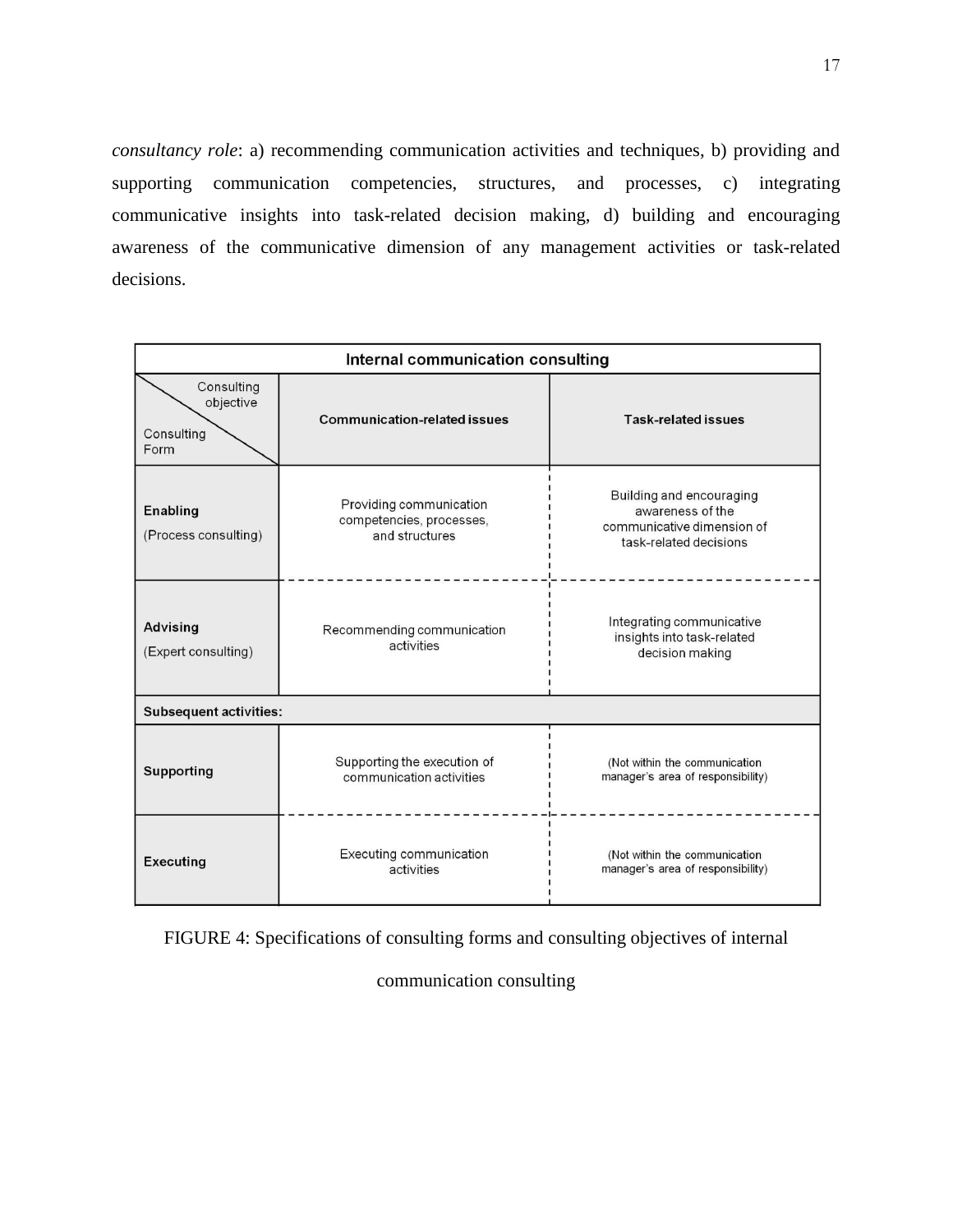Since consulting is often closely linked to the execution of proposed actions, these *subsequent activities* are captured in the framework as well. Communication professionals can support and execute core communication activities on behalf of the whole organization, specific departments, or specific members (e.g. preparing CEO communication activities, running an employer branding campaign for human resources). However, they will usually not support or execute task-related activities for other functions (like defining corporate strategies, developing a remuneration system, conducting personnel searches).

The quadrants illustrate the four ideal dimensions of internal communication consulting, knowing that this is a conceptual differentiation. In reality consulting takes place in between these spectrums, and different types will be used depending on the situations and contexts. It seems to be more important to integrate these dimensions into every communication professional's role set than to differentiate them clearly empirically. Moreover, consulting needs to be understood as a common task for every communication professional and therefore not only for managers, but for everyone regardless of his or her hierarchical position. While the amount and relevance of internal consulting will differ depending on the particular position, the task itself should be part of every communication professional's role. This is necessary to support the claim that communication professionals are experts on the communication dimension within the organization (Tench et al., 2009, p. 155; Heide & Simonsson, 2011, p. 214), just like corporate attorneys are experts on any kind of juridical issues (and not only for writing contracts or filing suits), and like human resource managers are experts on personnel in a broad sense (and not only for hiring and firing people). The specifications of internal communication consulting can be described in more detail in the following way:

a) *Expert consulting for communication-related issues* advises organizational members how to communicate in specific situations by *recommending communication activities and techniques*. Communication professionals may support the decision-making process in other departments that need to address specific stakeholders, interact with the media, or improve their informal or formal communication processes. This includes, for example, advice on which messages should be communicated to different publics, at what time, and through which channel. These recommendations can refer to official or informal external communication situations as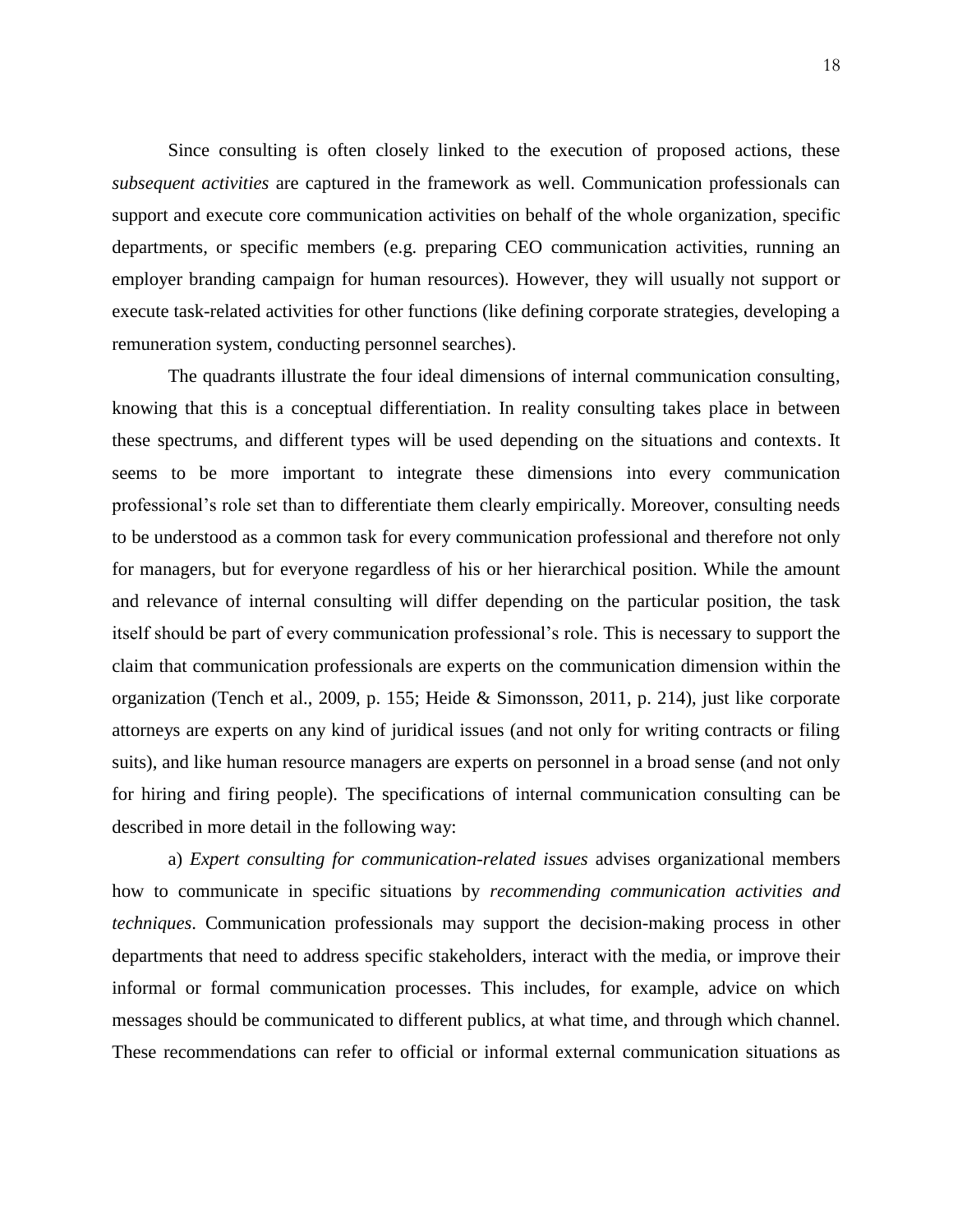well as internal communication processes like team communication or management communication. The final decision on whether and how communication actually takes place remains the responsibility of the client. This type of consulting might also address more complex processes of communication management. An example is internal consulting on a communication challenge for the HR department, which wants to address potential employees. The consulting process may lead to the development of a public relations campaign. The decision about its execution and the execution itself are the responsibility of the HR department. However, the execution can be supported by or delegated to the communication department. This type of consulting is based on professional knowledge about the principles and effects of communication as well as on information about current developments within the media. Furthermore, observations from the organizational environment are gathered, evaluated, and interpreted for the organization itself and used as input for this advice (Hamrefors, 2009, p. 50).

b) *Process consulting for communication-related issues* enables clients to master communicative challenges themselves by *providing and supporting communicative structures, processes, and competencies ranging from* active communication competencies (outbound) and perceptual and interpretative competencies (inbound) to cooperative competencies (integrative) This form of consulting seems suitable if the communicative challenge at hand can be characterized as generic and long-term oriented, thus asking for a thorough enablement of the client. Process consulting provides orientation and reflectivity for clients and increases their capacities for problem solving. Hence, communication professionals initiate a formal and informal learning process, in which the client develops communicative competencies as well as the awareness of the communicative dimensions of his activities. Traditional methods of enablement are media training, business communication seminars, and coaching processes for single persons, teams, or groups of co-workers. Furthermore, process consulting might enable a whole department to communicate with its stakeholders through tailor-made messages and suitable channels. This requires detailed knowledge about communication processes, but also a broad awareness of the need for consistency, inbound and outbound communication, and its effects. Process consulting does not only focus on communication itself, but also helps to develop the basic structures, processes, and resources that enable organizational members to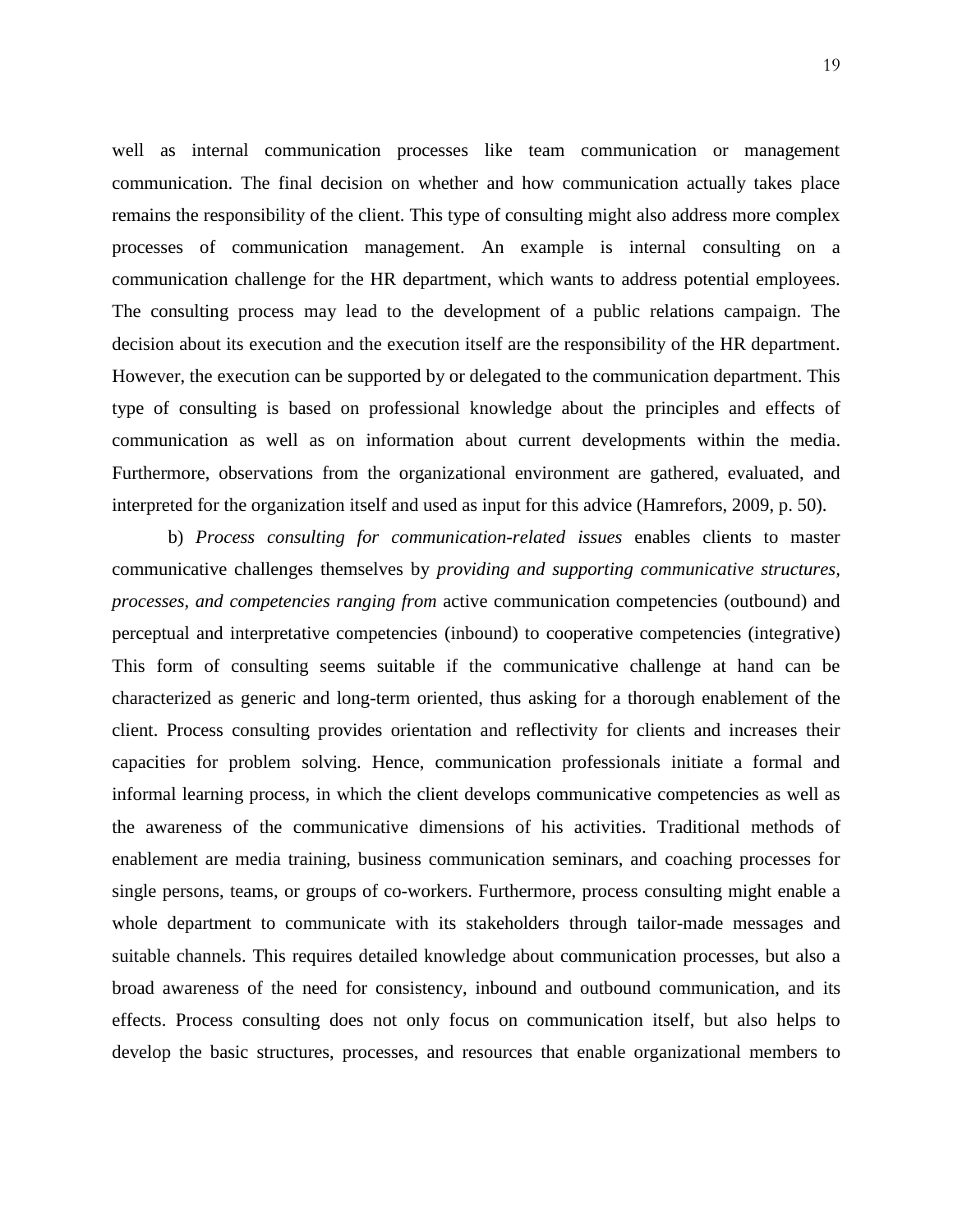expand their communication abilities. Accordingly, process consulting develops authoritative resources (communicative competencies) as well as allocative resources (communication tools, patterns, guidelines, sign-off processes, etc.) (for a discussion of these resources see Giddens, 1984, p. 33; Zerfass, 2010, pp. 189-192).

c) *Expert consulting for task-related issues* integrates communicative insights for decision-making processes within organizational functions. Along this line, communication professionals may not only be asked to announce decisions taken in other departments, but they can also *provide communicative insights, information, knowledge, and experience prior to those decisions*. While they will not be able to suggest an overall solution to specific challenges in other functions, they can help clients to decide more comprehensively by including knowledge about public opinion building as well as the communicative consequences of alternative actions. This helps organizations to understand stakeholders, their requirements, and their expectations better and act accordingly (Moss et al., 2000, p. 283;).

d) *Process consulting for task-related issues* enables co-workers to understand and meet stakeholders' expectations by *building and encouraging the awareness of the communicative dimension of any management or other task-related decision* throughout the organization (Hamrefors, 2009, p. 33; van Ruler & Verčič, 2005, pp. 263-264). Communication professionals may support the reflective capacity of co-workers by stimulating an external view and helping them to see other perspectives. Examples are the early reflection on the consequences for employer reputation when developing outsourcing strategies or the impacts on corporate culture when conceptualizing internal incentive programs. Obviously, the expertise and responsibility for the communicative dimension of organizational activities cannot be handed over from communications to other departments. However, every co-worker should be enabled to integrate this dimension into his or her daily routines. This again emphasizes the need for a shift of mindsets of communication professionals. Within the communicative organization, they are no longer responsible for all the communication activities, but for building the overall communicative capacity of the organization. This denotes new links between corporate and communication strategy and strengthens the importance of the communication function (Moss et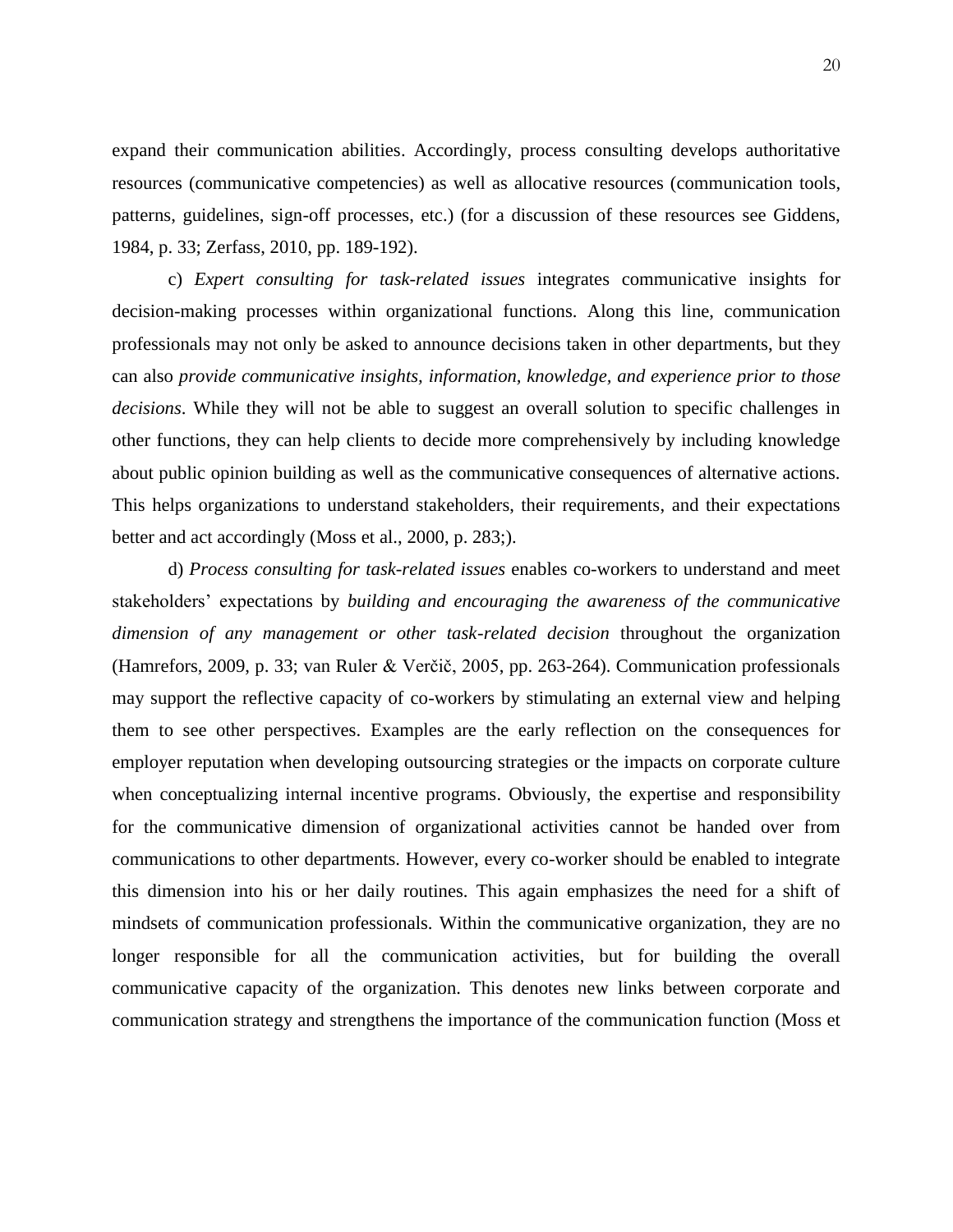al., 2005, p. 880; Cornelissen, 2008, p. 100; Zerfass, 2008, p. 91; Tench et al., 2009, pp. 157- 158).

These four specifications build the overall concept of internal communication consulting. Every communication professional or at least every communication department should be able to cover all of these dimensions. However, not only personal abilities but also self-perception as well as acceptance by others are highly crucial for fulfilling the role of an internal communication consultant (Carqueville, 1991, p. 255; Röttger & Zielmann, 2009a, p. 44).

The choice of specific consulting forms will depend on the objectives, the situations, and the client's needs. In practice, the top management and heads of departments are the primary target group for internal communication consulting. Nevertheless, the potential of the communicative organization can only be exploited if every employee is recognized as a potential client (Belasen, 2008, p. 164; Heide & Simonsson, 2011, p. 214).

#### **Validation of the concept**

Testing a theoretical framework that identifies dimensions and activities that are obvious, but not commonly known and unequally distributed in public relations practice causes several problems. A number of surveys focusing on the role and self-perception of communication professionals have already shown an increasing importance of the consultant role (Bentele, Großkurth, & Seidenglanz, 2009, pp. 88-89; Zerfass et al., 2010: 74). A more detailed quantitative study would have to explain the specifications in detail and rely on the commemoration of various types of internal consulting among respondents. It was not possible to conduct such a survey in the course of this research project. Instead, a qualitative approach has been used to verify the practical comprehensiveness and plausibility of the theoretical framework. Ten in-depth interviews (Gubrium, Holstein, Marvasti, & McKinney, 2012) with male and female communication managers of major European organizations (Boehringer, Bosch, BP, Daimler, Henkel, Merck, etc.) were conducted in 2011 by one of the authors. The interviewees were either the head of communications/public relations or leading the communication strategy unit.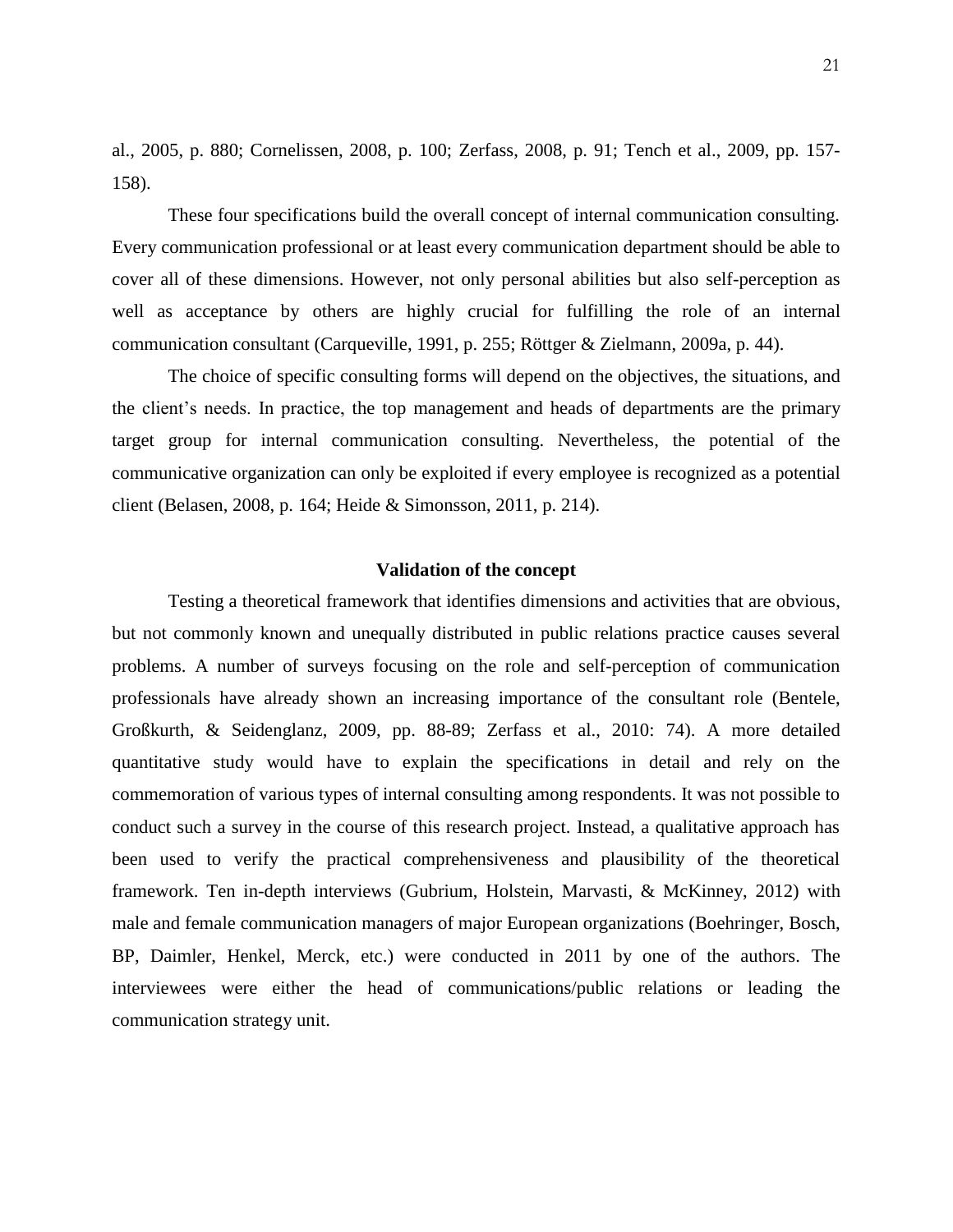The empirical study confirmed internal consulting to be a relevant part of the communication manager's role. By focusing on and differentiating between the different dimensions it became clear that all the dimensions outlined above are part of the role set of today's communication professionals in large organizations. However, the actual application differs quite widely.

All the respondents rated communication-related issues highest. They think it is their natural responsibility to help organizational members to communicate. However, they restricted this to corporate communication activities in a traditional sense and did not mention communication within teams or leadership relations. Typical examples mentioned in the interviews were the development of Q&A material and presentations as well as summaries and interpretations of social events. These services and products can be interpreted as support for the execution of communication activities as well as the development of communicative competencies.

While every respondent declared *communication-related expert consulting* (advising on how to communicate) as part of the daily work in his or her department, the self-conception concerning the three other dimensions in the framework was not consistent.

*Communication-related process consulting* was rated highly important by only two of the ten experts. The supporters of this specification emphasized the growing complexity of their organizations, which has led to increasing challenges for communication professionals. The interviewees claimed that they can no longer handle corporate communications on their own but they need to rely on an organization in which everybody is able to communicate in a proper way. This is necessary to meet stakeholders' expectations and include relevant information in organizational decision making. In contrast to this, the majority of respondents stressed the importance of consistency and control by the communication department. In their view, enabling others to communicate would undermine these goals. Obviously, the fear of losing power and responsibility is prevalent. Both the framework of internal communication consulting explained above and the overarching theories of corporate communications (Christensen, Morsing, & Cheney, 2008) challenge this traditional idea of the communication department as the exclusive locus of professional communication within the organization.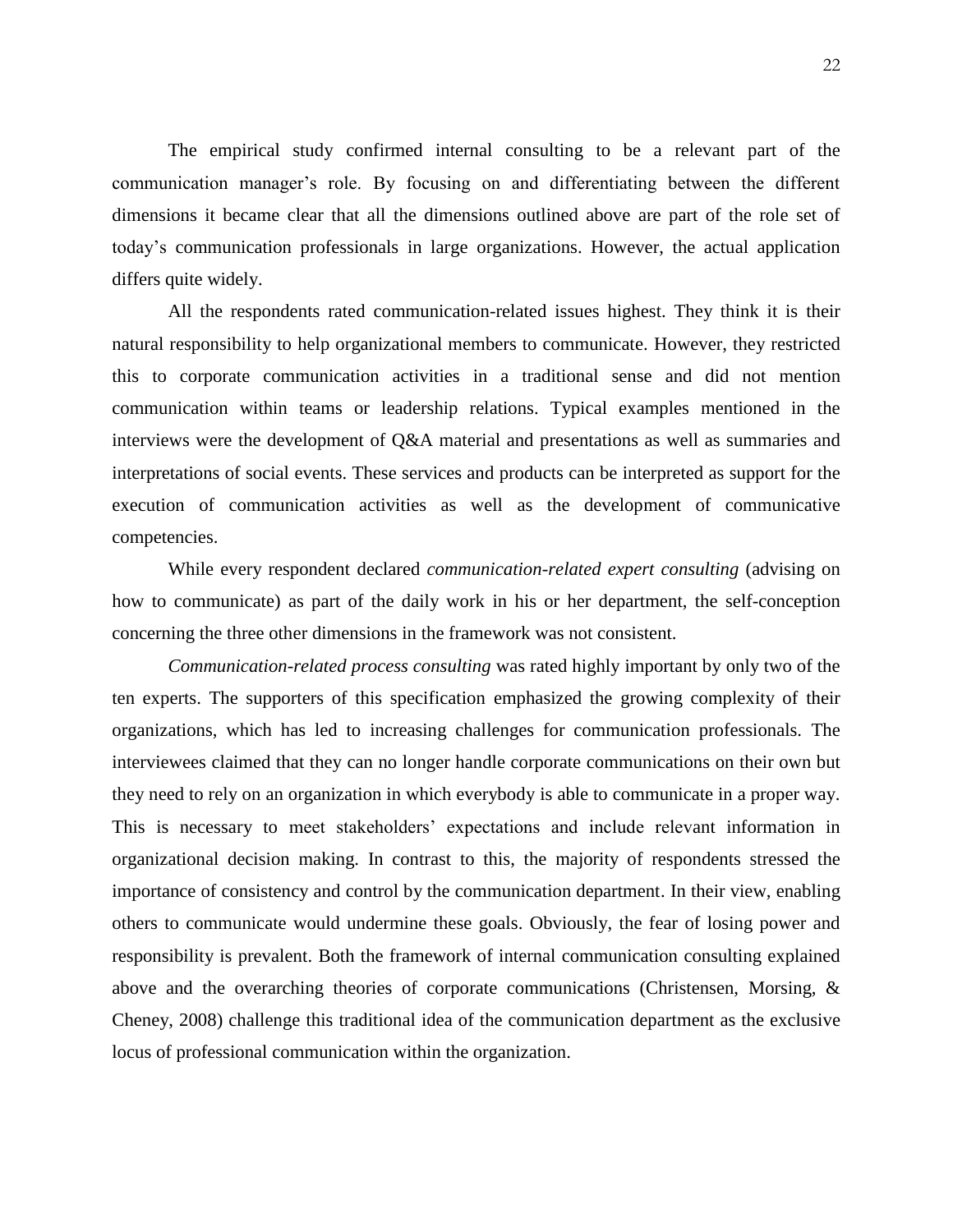The participation within other department's decisions is also viewed quite diversely. Half of the experts interviewed stated that *task-related expert consulting* participation is part of their role, sometimes even their very own capability. The other respondents said that communication departments are only integrated into those processes in crisis situations. They rated this specification of internal communication consulting as interference in other realms of the organization.

The last quadrant of the framework, *task-related process consulting*, which aims to develop overall communicative awareness, was rated as absolutely necessary by all the respondents. According to the experts from global corporations, this needs to be developed through training but also through the daily collaboration between line managers and communication professionals.

Overall, the dimensions of the framework were validated as existent forms and objectives of internal communication consulting. The actual execution of each specification differs according to personal experience and organizational settings. As mentioned before, quantitative research would be necessary to shed more light on these aspects.

#### **Outlook and practical implications**

This study lays the ground for quantitative research identifying the utilization of the four specifications of internal communication consulting. The different forms of process consulting as well as task-related issues as objectives of communication consulting need more detailed investigation. Further research may also focus on individual, departmental, and organizational prerequisites and conditions for the different specifications. Moving further, it could be interesting to identify the links and correlations between consulting tasks on the one hand and organizational structures, environmental conditions, and acceptance of the communication function within the organization on the other hand. The results might serve as indicators of the institutionalization of the internal consultant role.

Thinking of public relations education, the framework of internal communication consulting opens new dimensions for students by providing a broader picture of their prospective profession. It might also encourage them to prepare for these requirements. The framework also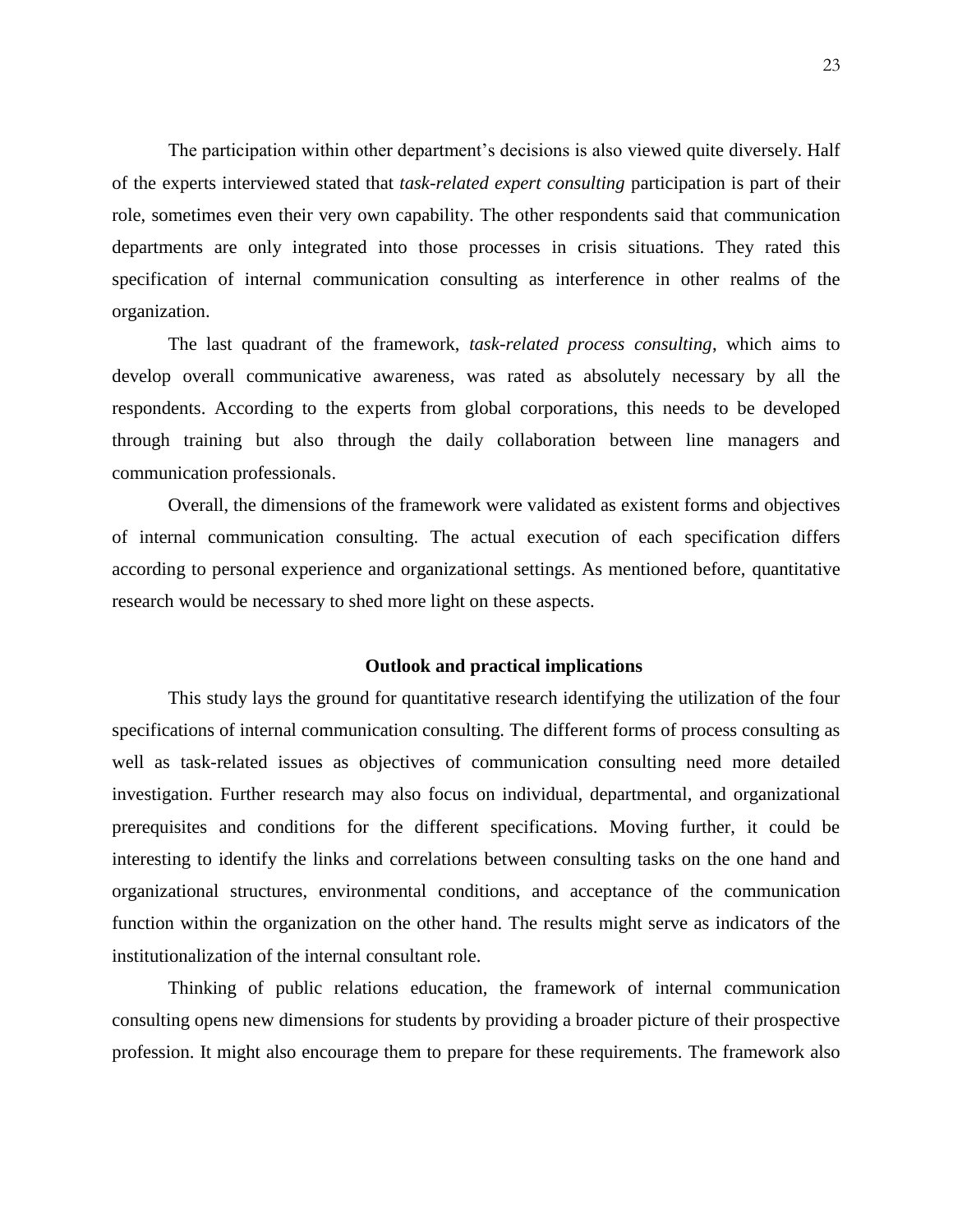challenges the idea of the communicative organization proposed by academics and professional bodies. This concept will remain a pipe dream until communication professionals develop differentiated role models and day-to-day routines that make the enabling function and taskrelated communication consulting come true.

This leads directly to the article's implications for the practice of public relations and communication management. The framework outlined above stresses the need for differentiated role models including the consulting role and for a variety of consulting dimensions within the latter. The self-perception of communication professionals as experts who are able to give valuable advice and enable others and therewith the whole organization is crucial for building a strong identity as communication experts. The consultant role is not meant to relieve other core roles. It should complement the overall role set of communication managers. This might advance ongoing efforts to position communication management as a well-respected profession within organizations and in societies at large. Obviously, both competences and assertiveness are necessary to enact such an advanced role set (Larson, 1997). This will be a major challenge for many working in the field nowadays. But it shows how communication professionals can accept the broad challenge of leading communication within communicative organizations in a very practical sense.

#### **References**

- Arthur W. Page Society (2007). *The Authentic Enterprise.* New York, NY: Arthur W. Page Society.
- Belasen, A. T. (2008). *The theory and practice of corporate communication*. Thousand Oaks, CA: Sage.
- Bentele, G., Großkurth, L., & Seidenglanz, R. (2009). *Profession Pressesprecher 2009: Vermessung eines Berufsstandes*. Berlin: Helios Media.
- Brandl, J. (2005). *Die Legitimität von Personalabteilungen. Eine Rekonstruktion aus Sicht der Unternehmensleitung*. München; Mering: Hampp.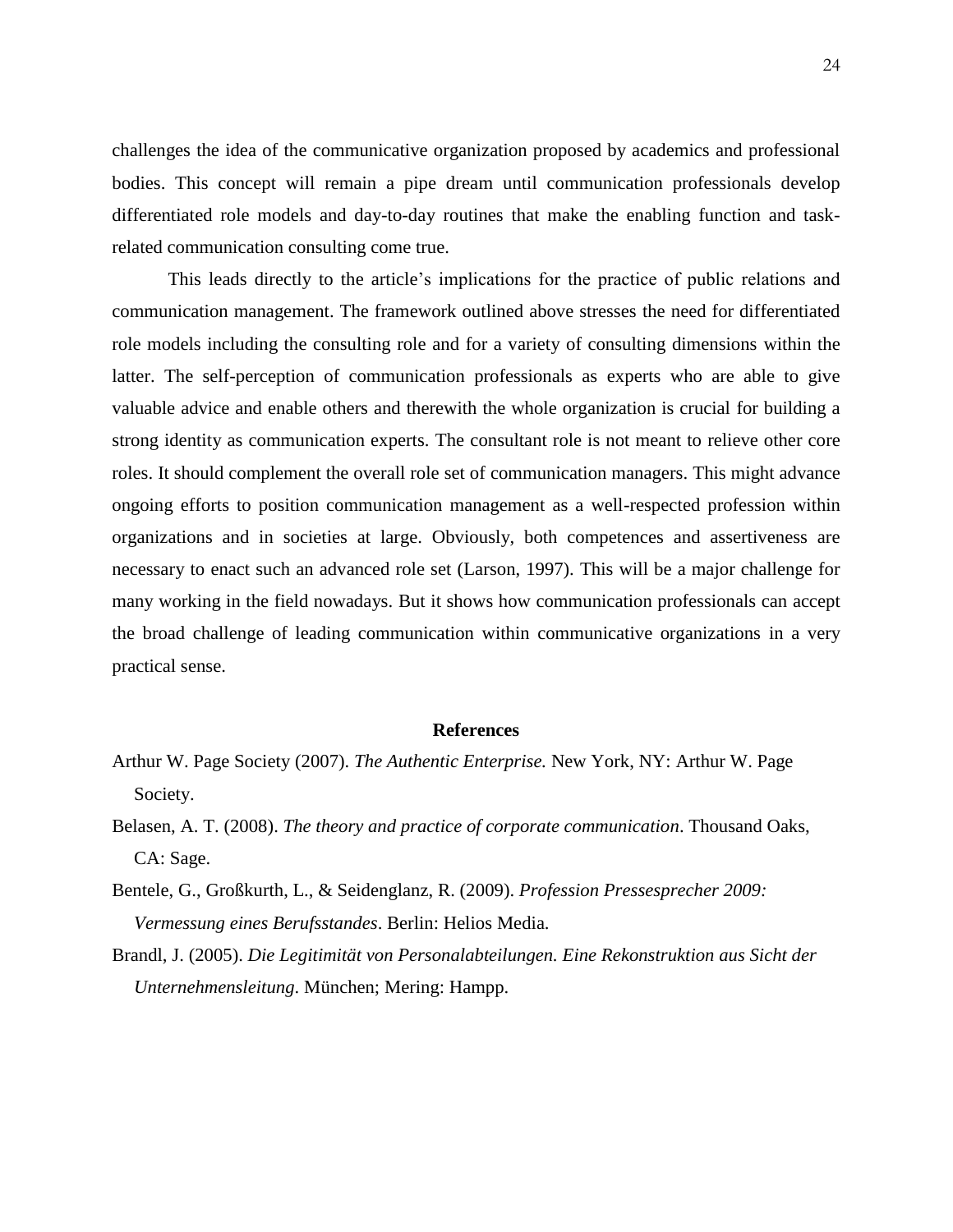- Brønn, C., van Ruler, B., & Verčič, D. (2009). Organizations, communication and management. In P. Simcic Brønn & R. Wiig (Eds.), *Corporate communication. A strategic approach to building reputation*, 2nd edition (pp. 59-82). Oslo: Gyldendal Akademisk.
- Broom, G. M., & Smith, G. D. (1978). *Toward an understanding of public relations roles: An empirical test of five role models' impact on clients.* Paper presented at the 61st meeting of the Association for Education in Journalism, Seattle, WA.
- Caroli, T. (2005). *Managementberatung und Führungsrationalität: Ein akteurstheoretischer Ansatz*. Wiesbaden: Deutscher Universitätsverlag.
- Carqueville, P. (1991). Rollentheoretische Analyse der Berater-/Klientenbeziehung. In M. Hofmann (Ed.), *Theorie und Praxis der Unternehmensberatung. Bestandsaufnahme und Entwicklungsperspektiven* (pp. 247-280). Heidelberg: Physica.
- Christensen, L. T., Morsing, M., & Cheney, G. (2008). *Corporate communications. Convention, complexity, and critique*. London: Sage.
- Cornelissen, J. (2008). *Corporate communication. A guide to theory and practice*, 2nd edition. London: Sage.
- Dozier, D. M. (1984). Program evaluation and the roles of practitioners. *Public Relations Review, 10*(2), 13-21.
- Fuhrberg, R. (2010). *PR-Beratung. Qualitative Analyse der Zusammenarbeit zwischen PR-Agenturen und Kunden*. Konstanz: UVK.
- Giddens, A. (1984). *The constitution of society. Outline of the theory of structuration.* Cambridge, UK: Polity Press.
- Grove Ditlevsen, M. (2008). Aspekte der integrierten Unternehmenskommunikation ‒ Begriff, Auswirkung und Messung. In R. Crijns & J. Thalheim (Eds.), *Kooperation und Effizienz in der Unternehmenskommunikation* (pp. 15-29). Wiesbaden: VS Verlag für Sozialwissenschaften.
- Grunig, L. A., Grunig, J. E., & Dozier, D. M. (2002). *Excellent public relations and effective organizations: A study of communication management in three countries*. Mahwah, NJ: Lawrence Erlbaum Associates.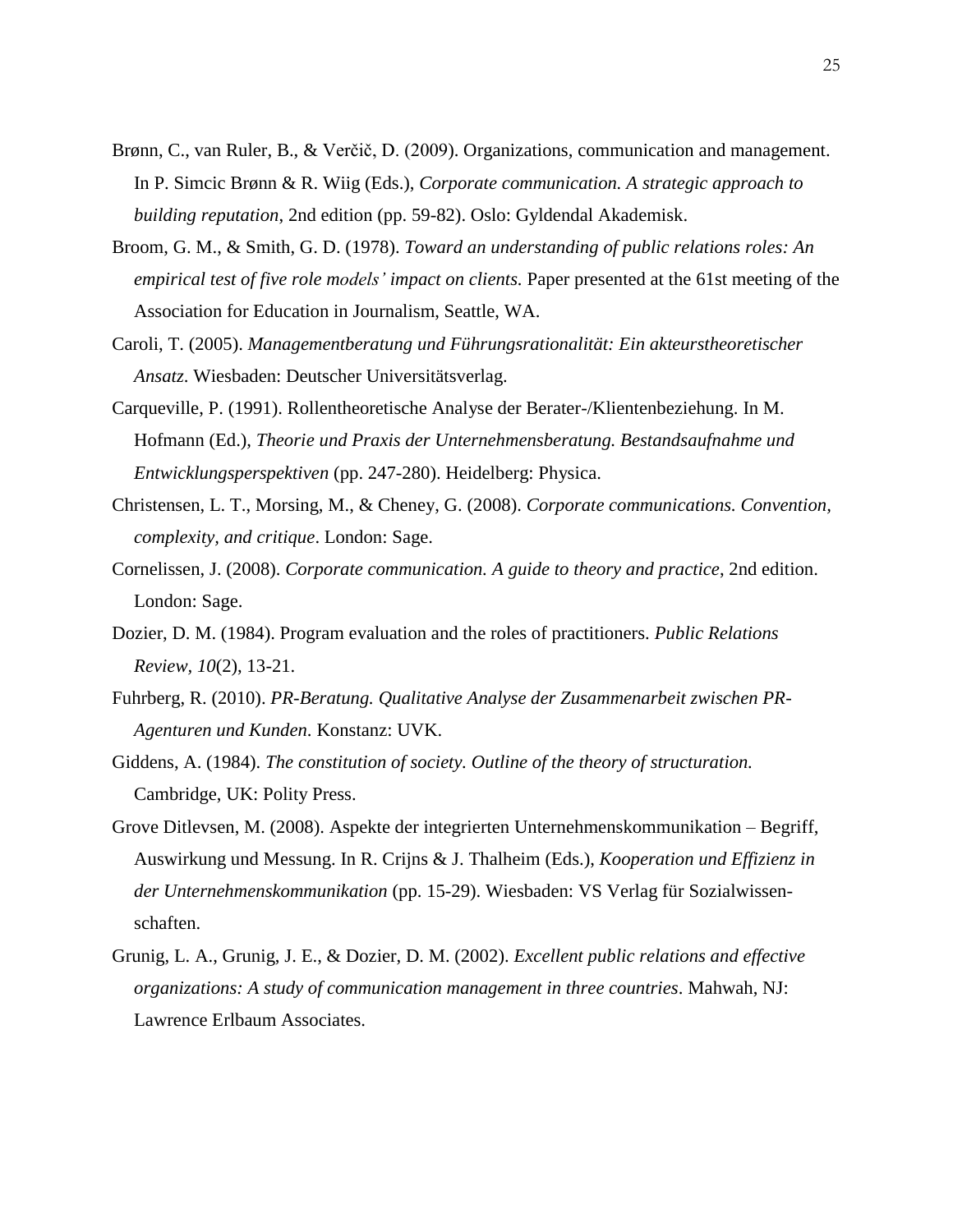- Gubrium, J. F., Holstein, J. A., Marvasti, A. M., & McKinney, K. D. (Eds.) (2012). *The Sage handbook of interview research: The complexity of the craft, 2nd edition. Thousand Oaks,* CA: Sage.
- Hamrefors, S. (2009). *The information officer's role in leadership. Final report in the research project "Business Effective Communication"*. Stockholm: The Swedish PR Association.
- Heide, M., & Simonsson, C. (2011). Putting coworkers in the limelight: New challenges for communication professionals. *International Journal of Strategic Communication, 5*(4), 201- 220.
- Klanke, B. (1992). Interne Beratung. In H. Wagner & R. Reineke (Eds.), *Beratung von Organisationen* (pp. 10-129). Wiesbaden: Gabler.
- Kubr, M. (Eds.) (2002). *Management consulting. A guide to the profession*. Geneva: International Labour Office.
- Larson, M. S. (1977). *The Rise of Professionalism: a Sociological Analysis.* Berkeley, CA: University of California Press.
- Moss, D., Newman, A., & DeSanto, B. (2005). What do communications managers do? Defining and refining the core elements of management in a public relations/communication context. *Journalism and Mass Communication Quarterly, 82*(4), 873-90.
- Moss, D., Warnaby, G., & Newman, A. (2000). Public relations practitioner role enactment at the senior management level within UK companies. *Journal of Public Relations Research, 12*(4), 227-308.
- Nothhaft, H. (2010). Communication management as a second-order management function. Roles and functions of the communication executive – results from a shadowing study. *Journal of Communication Management, 14*(2), 127-140.
- Oefinger, T. (1986). Erfüllung von Beratungsaufgaben in Unternehmungen durch interne und externe Berater [Doctoral dissertation]. Augsburg: University of Augsburg.
- Röttger, U., & Zielmann, S. (2009a). Entwurf einer Theorie der PR-Beratung. In: U. Röttger & S. Zielmann (Eds.), *PR-Beratung. Theoretische Konzepte und empirische Befunde* (pp. 35- 58). Wiesbaden: VS Verlag für Sozialwissenschaften.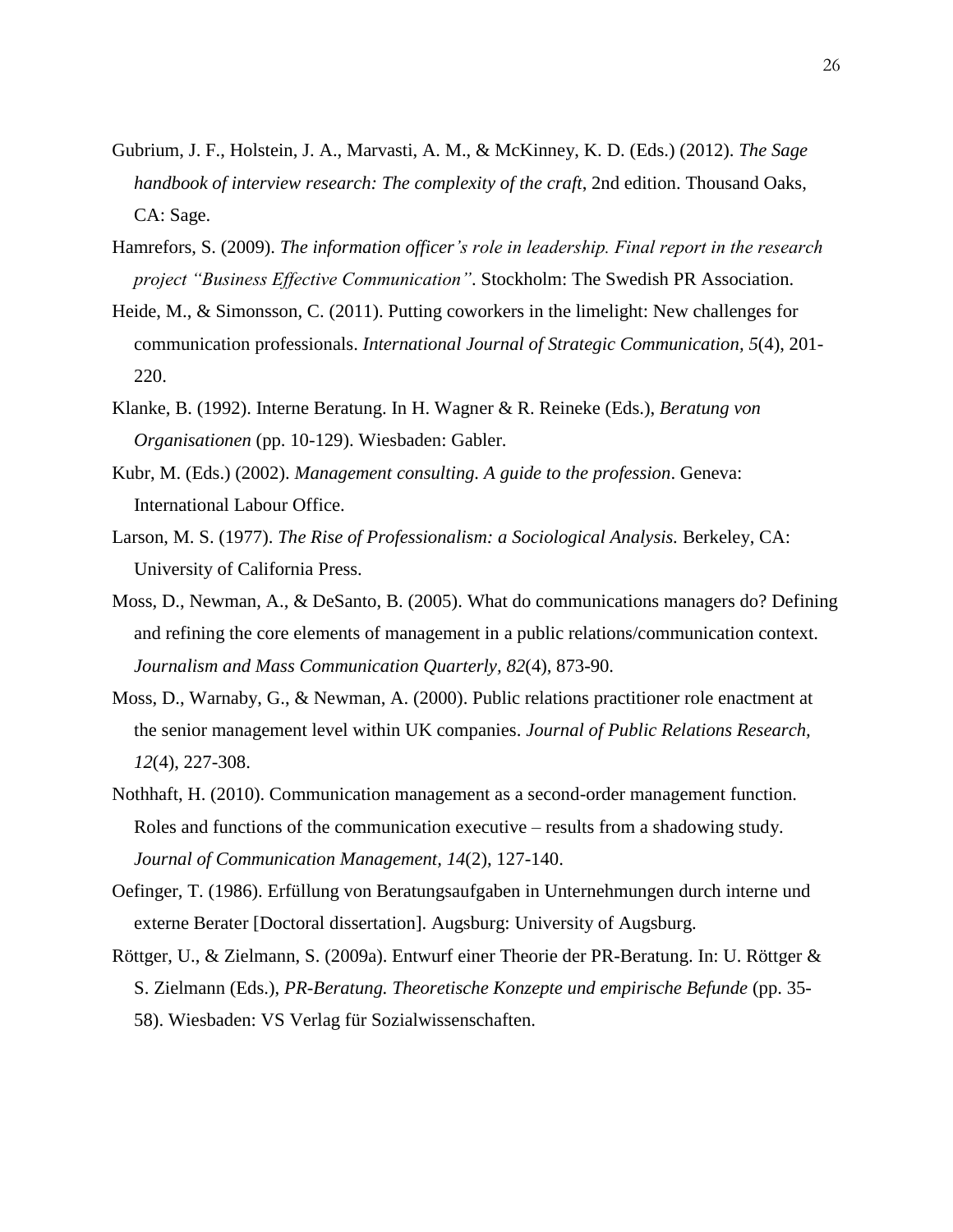- Röttger, U., & Zielmann, S. (Eds.) (2009b). *PR-Beratung. Theoretische Konzepte und empirische Befunde*. Wiesbaden: VS Verlag für Sozialwissenschaften.
- Sandhu, S. (2009). Strategic Communication: An Institutional Perspective. *International Journal of Strategic Communication*, 3 (2), 72-92.
- Schlüter, H. (2009). *Interne Beratung durch den Controllerbereich: Messung, Wirkung, Determinanten*. Wiesbaden: Gabler.
- Steele, F. (1975). *Consulting for organizational change*. Amherst, MA: University of Massachusetts Press.
- Stockholm Accords (2010). *Final text*. Retrieved from www.stockholmaccords.org/accords-text
- Tench, R., Verhoeven, P., & Zerfass, A. (2009). Institutionalizing strategic communication in Europe – An ideal home or a mad house? Evidence from a survey in 37 countries. *International Journal of Strategic Communication, 3*(2), 147-164.
- Van Ruler, B., & Verčič, D. (2002a). 21st century communication management The people, the organization. In P. Simcic Brønn & R. Wiig (Eds.), *Corporate communication. A strategic approach to building reputation* (pp. 277-294). Oslo: Gyldendal Akademisk.
- Van Ruler, B., & Verčič, D. (2002b). The Bled Manifesto on Public Relations. Ljubjana: Pristop Communications.
- Van Ruler, B., & Verčič, D. (2003). Reflective Communication Management: A public view on public relations. Paper presented at the annual conference of the International Communication Association, San Diego, CA, May 27, 2003.
- Van Ruler, B., & Verčič, D. (2004). Overview of public relations and communication management in Europe. In B. van Ruler, & D. Verčič (Eds.): *Public relations and communication management in Europe. A nation by nation introduction to public relations theory and practice* (pp. 1-11), Berlin: Walter de Gruyter.
- Van Ruler, B., & Verčič, D. (2005). Reflective Communication Management. Future ways for public relations research. *Communication Yearbook,* 29, 239-274.
- Van Ruler, B., Verčič, D., Bütschi, G., & Flodin, B. (2000). *European body of knowledge on public relations / communication management. Report of the delphi research project 2000,*  Ghent/Ljubljana: European Public Relations Education and Research Association.